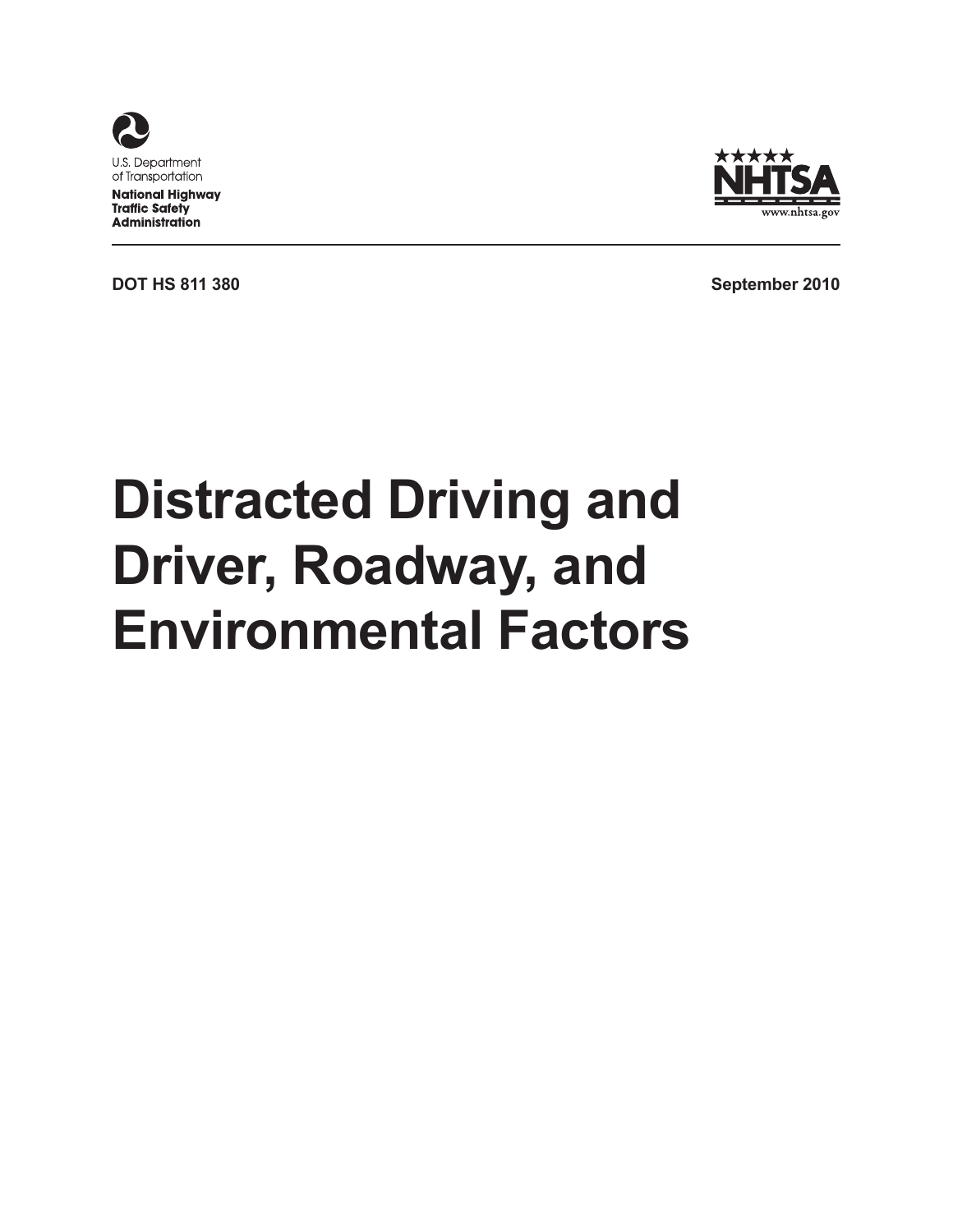This publication is distributed by the U.S. Department of Transportation, National Highway Traffic Safety Administration, in the interest of information exchange. The opinions, findings, and conclusions expressed in this publication are those of the authors and not necessarily those of the Department of Transportation or the National Highway Traffic Safety Administration. The United States Government assumes no liability for its contents or use thereof. If trade or manufacturers' names or products are mentioned, it is because they are considered essential to the object of the publication and should not be construed as an endorsement. The United States Government does not endorse products or manufacturers.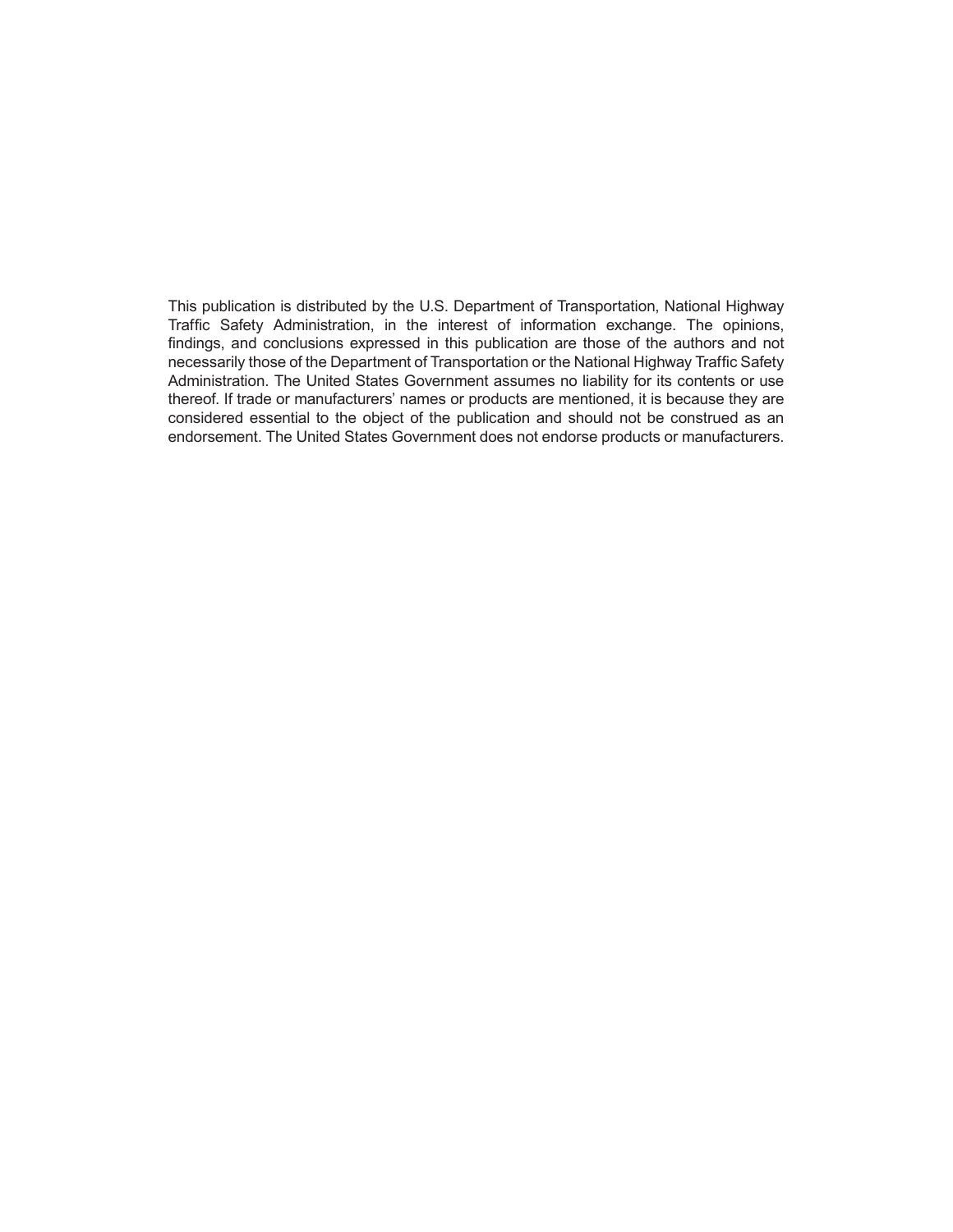| 1. Report No.                                             | 2. Government Accession No.                                                                                    | 3. Recipient's Catalog No.            |
|-----------------------------------------------------------|----------------------------------------------------------------------------------------------------------------|---------------------------------------|
| <b>DOT HS 811 380</b>                                     |                                                                                                                |                                       |
| 4. Title and Subtitle                                     |                                                                                                                | 5. Report Date                        |
| Distracted Driving and Driver, Roadway, and Environmental |                                                                                                                | September 2010                        |
| <b>Factors</b>                                            |                                                                                                                | 6. Performing Organization Code       |
|                                                           |                                                                                                                | <b>NPO-421</b>                        |
| 7. Author(s)                                              |                                                                                                                | 8. Performing Organization Report No. |
| Santokh Singh, Ph.D.                                      |                                                                                                                |                                       |
|                                                           | Mathematical Statistician, Bowhead Systems Management, Inc.                                                    |                                       |
| contractor working at NCSA                                |                                                                                                                |                                       |
| 9. Performing Organization Name and Address:              |                                                                                                                | 10. Work Unit No. (TRAIS)             |
|                                                           | Mathematical Analysis Division, National Center for Statistics and                                             |                                       |
| Analysis                                                  |                                                                                                                |                                       |
| National Highway Traffic Safety Administration            |                                                                                                                | 11. Contract or Grant No.             |
|                                                           | 1200 New Jersey Avenue SE., Washington, DC 20590                                                               |                                       |
| 12. Sponsoring Agency Name and Address                    |                                                                                                                | 13. Type of Report and Period Covered |
| Mathematical Analysis Division,                           |                                                                                                                | NHTSA Technical Report                |
| National Center for Statistics and Analysis               |                                                                                                                |                                       |
| National Highway Traffic Safety Administration            |                                                                                                                | 14. Sponsoring Agency Code            |
|                                                           | 1200 New Jersey Avenue SE., Washington, DC 20590                                                               |                                       |
| 15. Supplementary Notes                                   |                                                                                                                |                                       |
|                                                           |                                                                                                                |                                       |
| 16. Abstract                                              |                                                                                                                |                                       |
|                                                           | Rio Alexandria di Controlle della Communicació del control del control del control del control del control del | $T1$ .                                |

 Drivers often perform non-driving activities that divert their attention from the primary task of driving. This may be due to conversing with a passenger, dialing or hanging up a cell phone, having a phone conversation, or adjusting the radio or other vehicle controls. A driver may also lose focus on driving due to engaging in non- driving cognitive activities, such as being lost in thought or thinking about personal or financial problems. In addition, some crash-associated factors such as driver age and gender, roadway traffic, and environmental conditions may influence a driver's likelihood of engaging in non-driving activities.

 NHTSA conducted the National Motor Vehicle Crash Causation Survey (NMVCCS) to collect on-scene information on several crash factors, including the ones related to driver inattention. The NMVCCS data was used in this study to look at two facets of distracted driving, namely distraction from sources within the vehicle and non-driving cognitive activities, as associated factors.

 A descriptive analysis of the weighted data brought out some interesting facts about distracted driving. For example, the results show that, among the crash-involved drivers, distraction from internal sources was more common than distraction due to non-driving cognitive activities. The data also revealed that conversing with a passenger was the most common source of distraction from internal sources, while inattentiveness due to unknown thought focus was the most prevalent factor among the non-driving cognitive activities. Other important patterns detected include the decreasing trend in distraction from internal sources with increasing driver age; the high incidence of drivers under 16 who were thinking about personal problems, and drivers 16 and older who were inattentive due to some unknown thought focus during the pre-crash phase.

 This report provides necessary details of the NMVCCS data followed by discussion on the choice of the relevant variables and the analysis methodology. The results from univariate and bivariate analyses are discussed in detail, reflecting on the impact of distracted driving on crash occurrence.

| 17. Key Words                                              |                                                      | <b>18. Distribution Statement</b>                                  |                        |           |
|------------------------------------------------------------|------------------------------------------------------|--------------------------------------------------------------------|------------------------|-----------|
| Associated factor, Internal sources, Cognitive activities, |                                                      | Document is available to the public through the National Technical |                        |           |
| Inattention, Descriptive analysis, Bivariate analysis      |                                                      | Information Service, www.ntis.gov                                  |                        |           |
| 19. Security Classif. (of this report)<br>Unclassified     | 20. Security Classif. (of this page)<br>Unclassified |                                                                    | 21. No. of Pages<br>40 | 22. Price |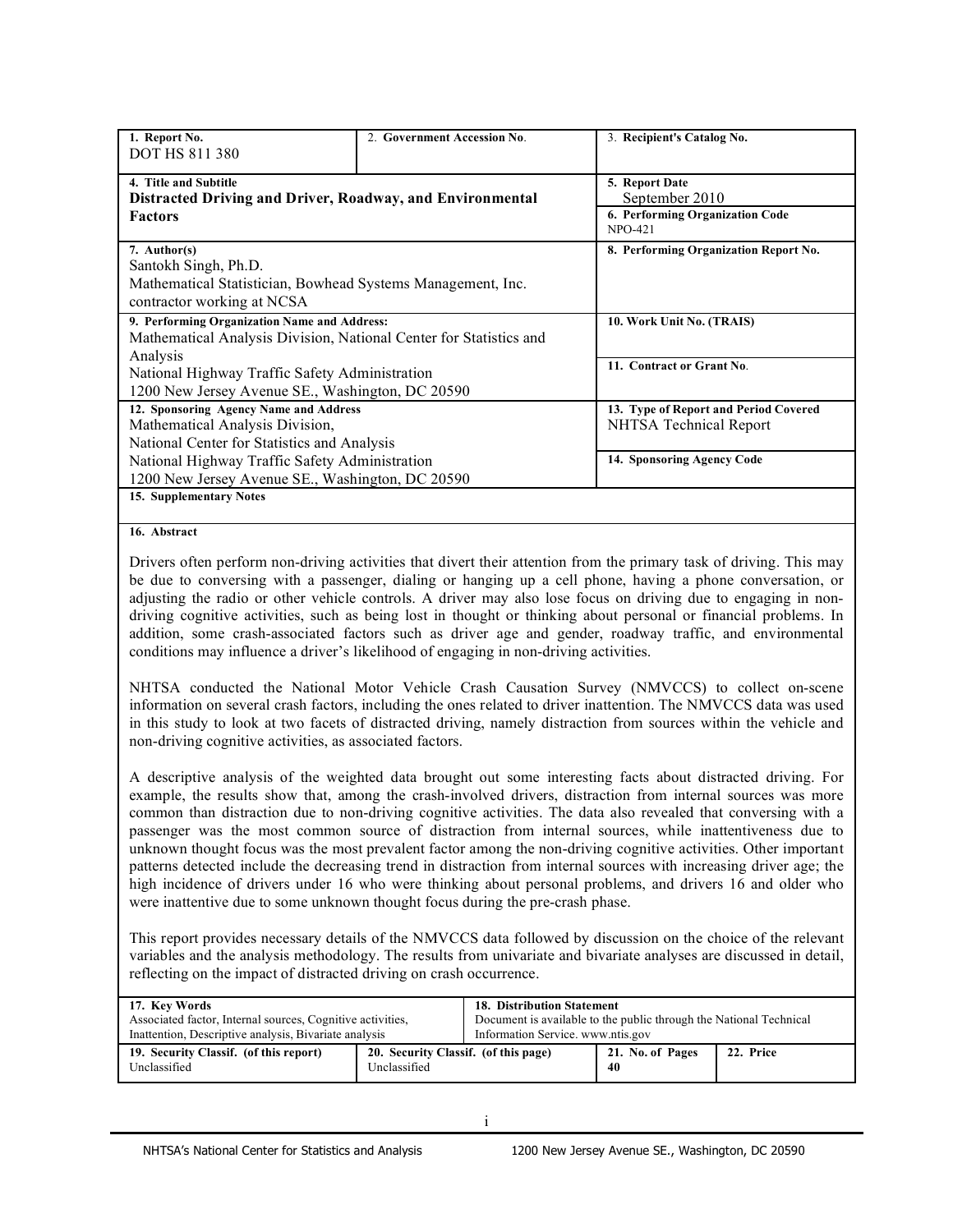## **TABLE OF CONTENTS**

| 1.  |                                                                                                  |
|-----|--------------------------------------------------------------------------------------------------|
| 2.  |                                                                                                  |
| 3.  |                                                                                                  |
| 4.  |                                                                                                  |
| 5.  |                                                                                                  |
| 6.  |                                                                                                  |
| 7.  |                                                                                                  |
| 8.  |                                                                                                  |
|     |                                                                                                  |
|     |                                                                                                  |
|     |                                                                                                  |
| 9.  |                                                                                                  |
|     |                                                                                                  |
|     |                                                                                                  |
|     |                                                                                                  |
| 10. |                                                                                                  |
|     |                                                                                                  |
|     |                                                                                                  |
|     |                                                                                                  |
| 11. |                                                                                                  |
| 12. |                                                                                                  |
|     | 13. Appendix: NMVCCS definitions of internal sources of distraction and cognitive activities  27 |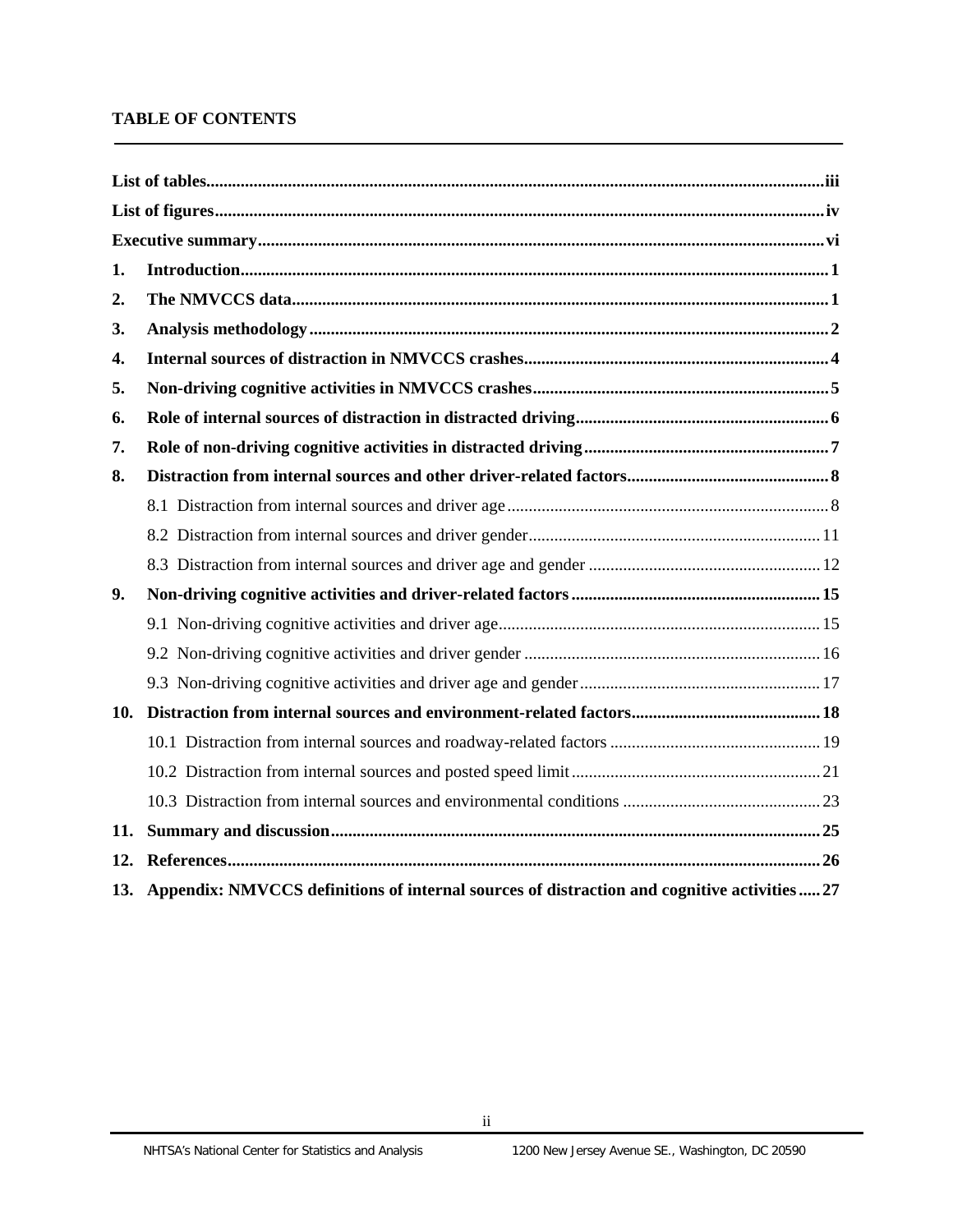# <span id="page-4-0"></span>**LIST OF TABLES**

| <b>Table 1.</b> Attributes of distraction from internal sources and cognitive activities used in this study |  |
|-------------------------------------------------------------------------------------------------------------|--|
|                                                                                                             |  |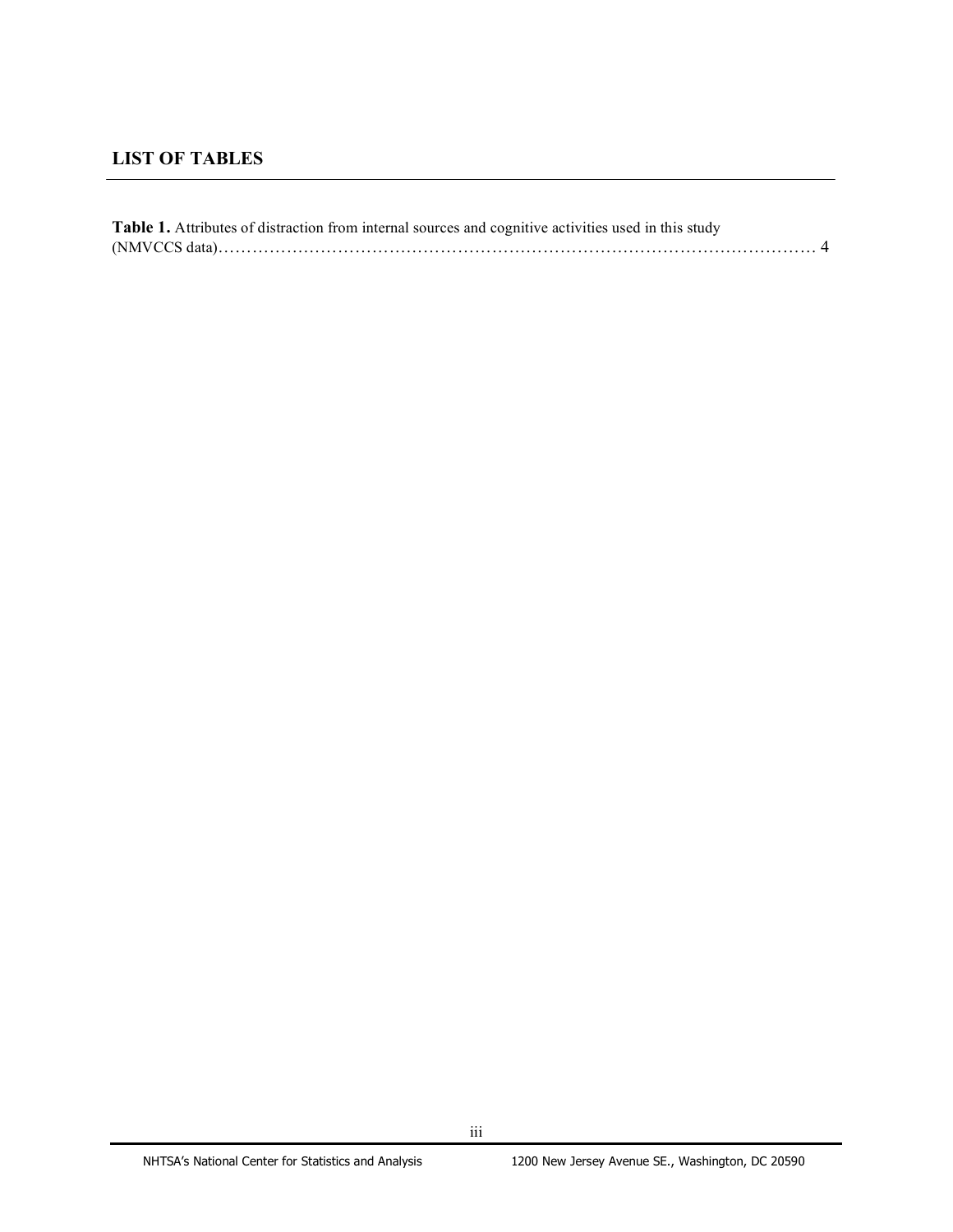# **LIST OF FIGURES**

| Figure 1. Percentages of crashes with drivers distracted from fourteen internal sources of distraction (one                                                                                                             |
|-------------------------------------------------------------------------------------------------------------------------------------------------------------------------------------------------------------------------|
| Figure 2. Percentage of crashes with drivers engaged in six cognitive activities (one or more driver may                                                                                                                |
|                                                                                                                                                                                                                         |
| Figure 4. Percentage distribution of drivers over fourteen internal sources of distraction (base population:                                                                                                            |
|                                                                                                                                                                                                                         |
| Figure 6. Percentage distribution of drivers over six cognitive activities (base population: drivers engaged                                                                                                            |
| Figure 7. Percentage distribution of drivers over four age groups (the category "unknown" not shown)8                                                                                                                   |
| Figure 8. Percentage distributions for four age groups over distraction status categories: distracted from<br>at least one internal source and not distracted from an internal source (percentages of unknowns are not  |
| Figure 9. Percentage distributions of drivers for four age groups over fourteen internal sources of                                                                                                                     |
| Figure 10. Percentage distributions for two gender groups over distraction status categories: distracted<br>from at least one internal source and not distracted from an internal source (the category "unknown" not    |
| Figure 11. Percentage distributions for two gender groups over fourteen internal sources of distraction                                                                                                                 |
| Figure 12. Percentage distribution of drivers over six gender/age groups (the category of drivers under                                                                                                                 |
| Figure 13. Percentage distributions for six gender/age groups over distraction status categories:<br>distracted from at least one internal source and not distracted from an internal source (the category              |
| Figure 14. Percentage distributions for six gender/age groups over fourteen internal sources of<br>distraction (base population: drivers who were distracted from at least one internal source) 14                      |
| Figure 15. Percentage distributions for four age groups over driver's cognitive engagement status: drivers<br>engaged in a cognitive activity and drivers not engaged in any cognitive activity (the category "unknown" |
| Figure 16. Percentage distribution for four age groups over six cognitive activities (base population:                                                                                                                  |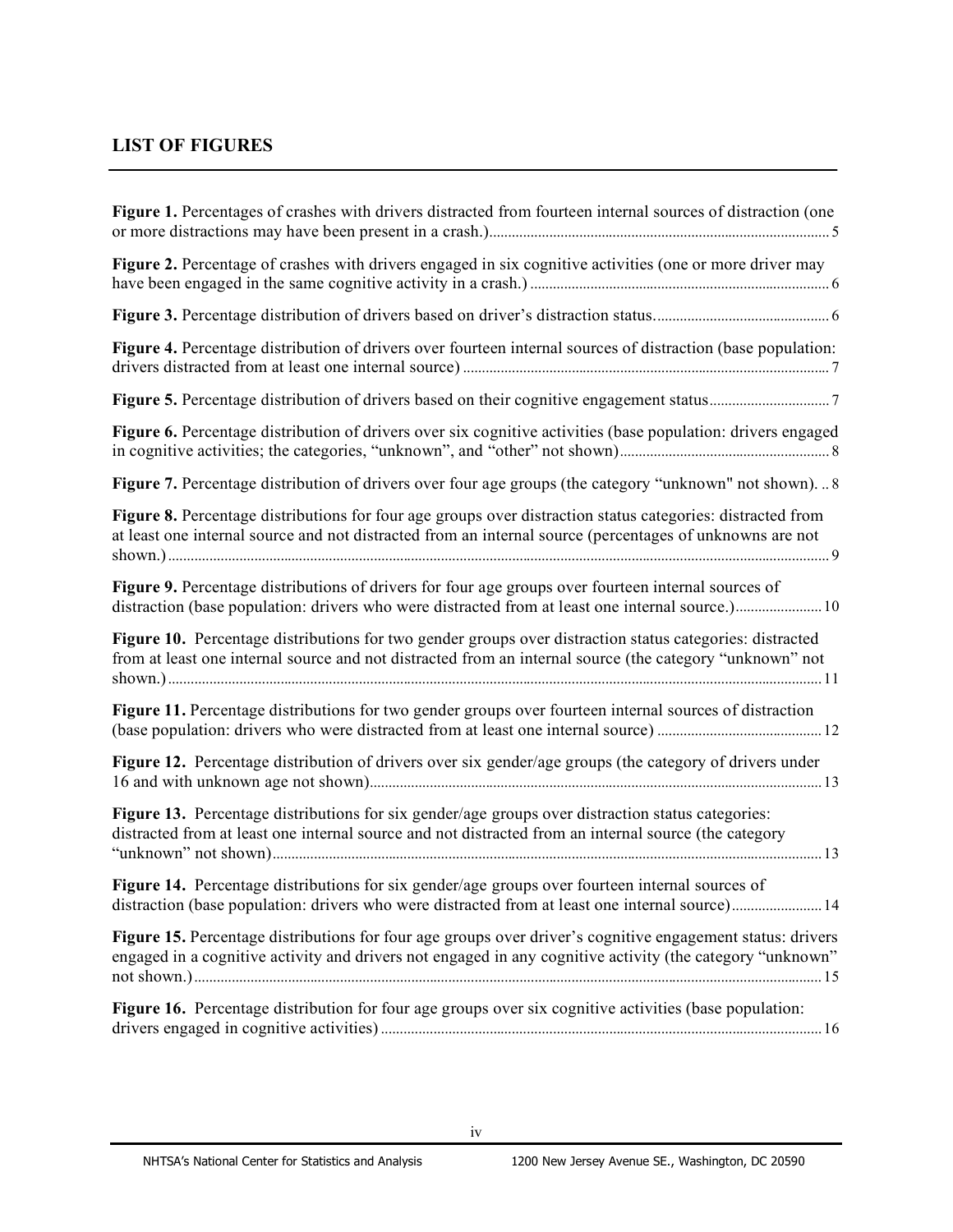| Figure 17. Percentage distributions for two gender groups over driver's cognitive engagement status:<br>drivers engaged in a cognitive activity and drivers not engaged in any cognitive activity (the category     |  |
|---------------------------------------------------------------------------------------------------------------------------------------------------------------------------------------------------------------------|--|
| Figure 18. Percentage distributions for gender groups over six cognitive activities (base population:                                                                                                               |  |
| Figure 19. Percentage distributions for six gender/age groups over driver's cognitive engagement status:<br>drivers engaged in a cognitive activity and drivers not engaged in any cognitive activity (the category |  |
| Figure 20. Percentage distributions for six gender/age groups over six cognitive activities (base                                                                                                                   |  |
| Figure 21. Percentage distributions for six traffic flow conditions over distraction status categories:<br>distracted from at least one internal source and not distracted from an internal source (the category    |  |
| Figure 22. Percentage distributions for six traffic flow conditions over fourteen internal sources of                                                                                                               |  |
| Figure 23. Percentage distributions for five speed limit zones over distraction status categories:<br>distracted from at least one internal source and not distracted from an internal source (the category<br>21   |  |
| Figure 24. Percentage distributions for five speed limit zones over fourteen internal sources of<br>distraction (base population: drivers who were distracted from at least one internal source.)22                 |  |
| Figure 25. Percentage distributions for five environmental conditions over distraction status categories:<br>distracted from at least one internal source and not distracted from an internal source (the category  |  |
| Figure 26. Percentage distribution for five environmental conditions over fourteen internal sources of                                                                                                              |  |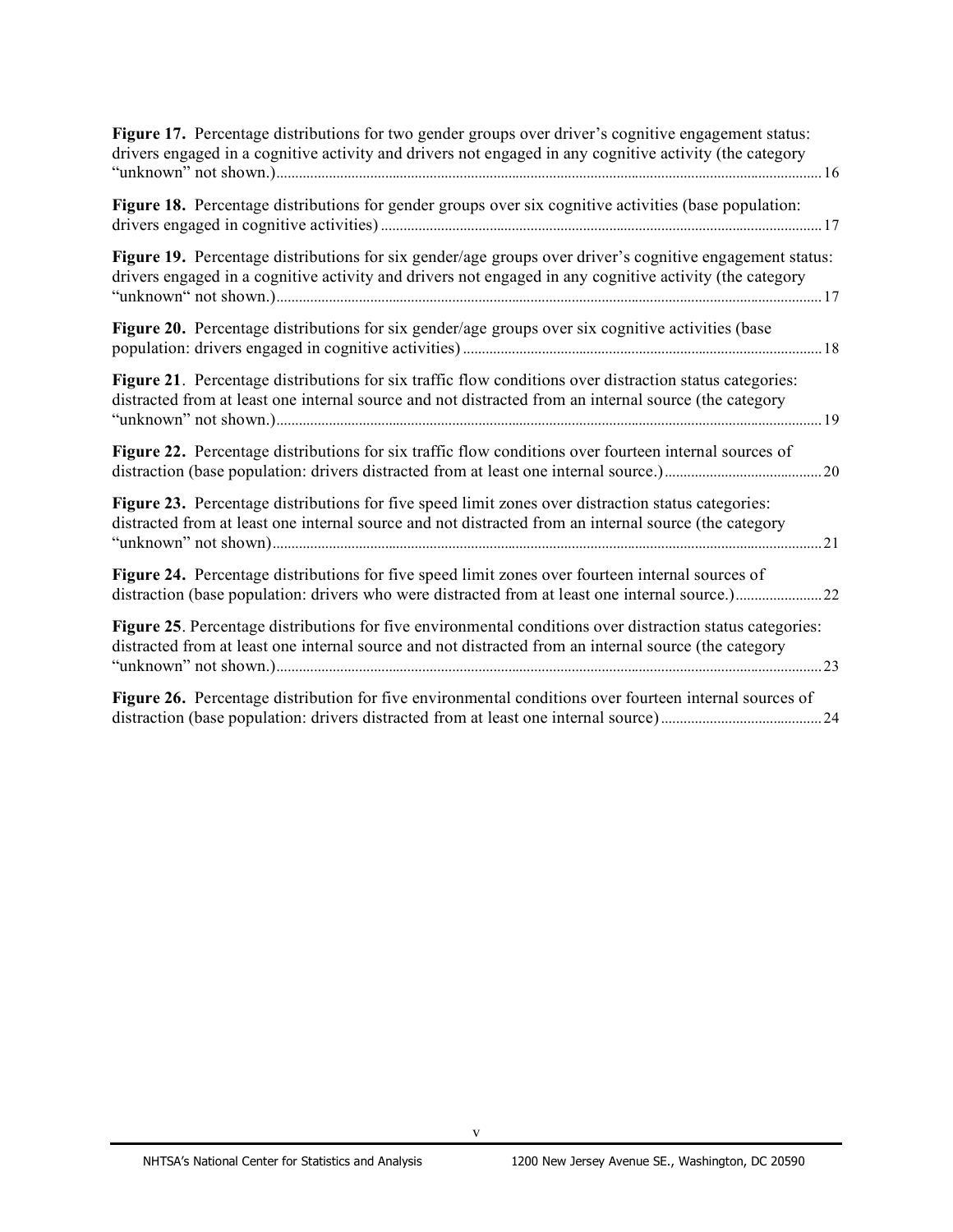# <span id="page-7-0"></span>**EXECUTIVE SUMMARY**

Distraction is a specific type of inattention that occurs when a driver's attention is diverted from the driving task to focus on a non-driving activity instead. This may happen due to interaction with sources inside the vehicle, such as dialing/hanging up a phone or conversing on a phone. It could also be due to being engaged in a non-driving cognitive activity, such as being lost in thought or thinking about financial problems. The knowledge about the role of inattention in crash occurrence is of great importance in developing and implementing the crash prevention measures.

With the goal of understanding the role of inattention in a crash occurrence, NHTSA's National Center for Statistics and Analysis conducted the National Motor Vehicle Crash Causation Survey (NMVCCS) between 2005 and 2007. Information on the driver-, vehicle-, environment-, and roadway-related factors was collected immediately after the crash occurrence. The information was collected from driver and witness interviews, as well as NMVCCS researcher's assessments. The study focused on the associated factors recorded as "other non-driving activities," "conversation," and "inattention" in the NMVCCS data. Each factor was assessed as being present in the pre-crash phase without implying whether or not it contributed to the crash occurrence or became a cause of the crash. Two categories of inattention-related associated factors were considered, namely, a driver's interaction with in-vehicle sources of distraction, e.g., dialing or hanging up a phone, talking on phone, retrieving objects, and the cognitive activities such as thinking about personal, financial, or family problems. The NMVCCS weighted data was analyzed with a focus on the distracted driving and the influence that other associated factors such as driver age and gender, roadway traffic flow, speed limit, and environmental conditions may exert on drivers' engagement in non-driving activities.

The weighted analysis of the NMVCCS data shows that, overall, the inattention attributable to distraction from internal sources was a more prevalent form of inattention among the NMVCCS crash-involved drivers than that caused by the non-driving cognitive activities

Among 14 internal sources of distraction, conversing with a passenger was the most frequently recorded source -- 17 percent of the estimated 2,188,970 NMVCCS crashes accounted for this factor and 57 percent of the estimated 657,065 drivers who were distracted from one or more internal sources reported as engaged in this activity. However, these statistics may merely indicate that a large number of drivers were conversing with a passenger prior to the crash occurrence rather than suggesting that this factor actually contributed to crash occurrence to that extent. In the case of non-driving cognitive activities, about 8 percent of the estimated 3,889,775 drivers were assessed as being engaged in these activities. The largest percentage of these drivers were recorded as inattentive, thought focus unknown (43%) prior to the crash occurrence, though without indicating that this factor may have actually contributed to crash occurrence so frequently.

The data was also analyzed to study the effect of other factors on drivers' inattention. To study the effect of driver age, four age groups, under 16, 16 to 25, 26 to 64, and 65 and older, were considered. The drivers who were distracted most (about 22%) by one or more internal sources belonged to the age group 16 to 25. The results also show that the frequency of drivers with distraction from internal sources decreases with increasing age. A breakdown of each age group based on the internal sources of distraction shows that, leaving aside conversing with a passenger, looking at movements or actions of other occupants, adjusting radio/CD player, focused on internal objects, and conversing on phone were some of the significant internal sources of distractions for drivers in most of the age groups. In terms of driver gender, both male and female drivers had the same representation (about 17%) among drivers who were distracted from at least one internal source. Distraction from internal sources was found to be the most common factor among male drivers 16 to 25 as compared to other gender/age groups.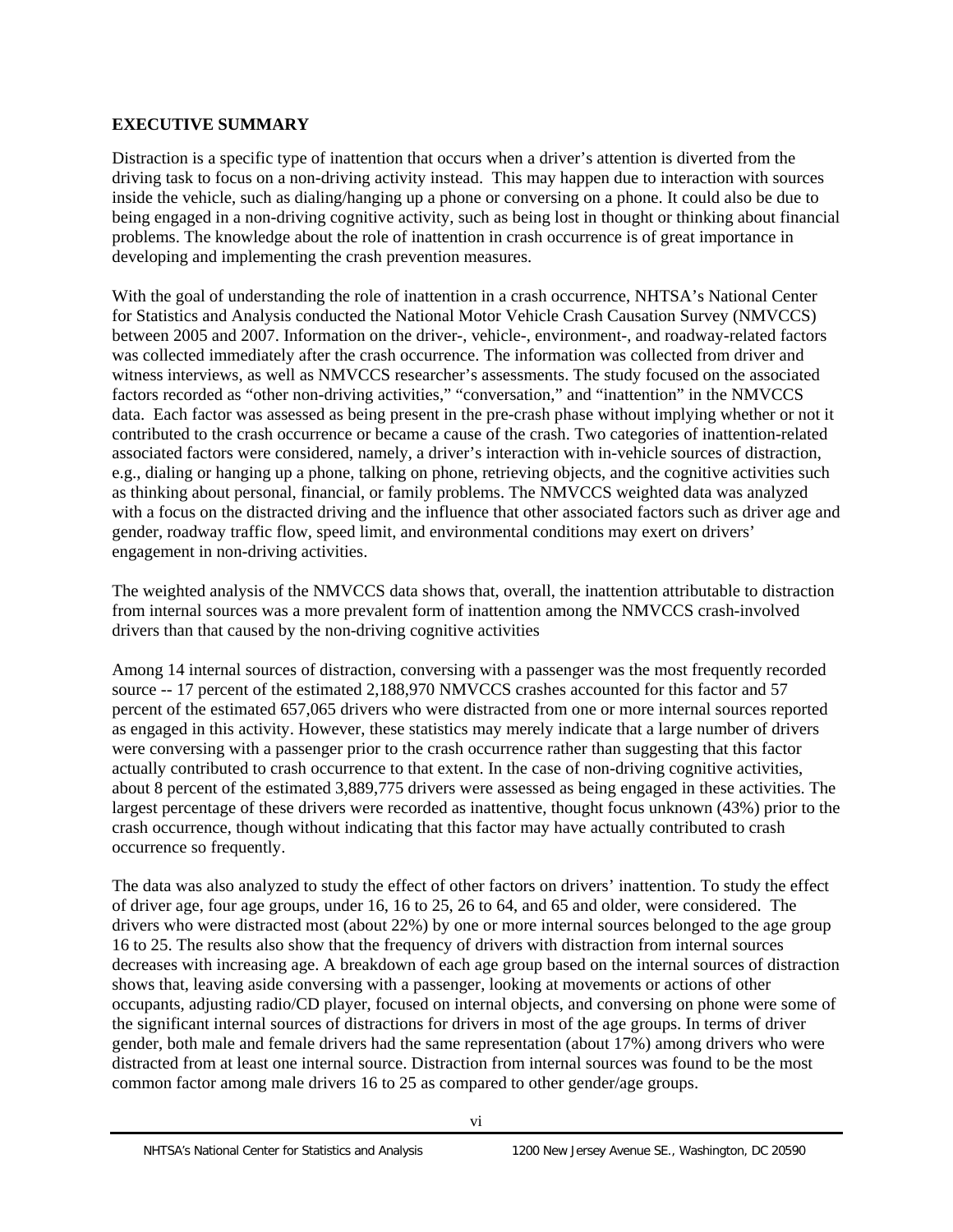In the case of inattention due to non-driving cognitive activities, the results show that, leaving aside the drivers 65 and older, the frequency of the drivers who were inattentive due to some undetermined thought process going on in their minds increases with increasing age. In the case of "personal problems," the male drivers show a decreasing trend with increasing age.

The analysis of data pertaining to drivers who were distracted from at least one internal source shows that conversing on phone was more common in the congested traffic, construction work zone, or when there was no traffic flow interruption. In addition, a significant percentage of drivers were focused on internal objects when there was a previous crash nearby. In regard to the impact of posted speed limit on diverting a driver's attention, conversing with a passenger was the most frequently recorded internal source of distraction in almost all speed limit ranges with the highest frequency in the 35 mph and below speed limit zone. Conversing on phone, focus on other internal objects, eating or drinking, retrieving objects from floor/seat, adjusting radio/CD player, and looking at movements or actions of other occupants were some of the other significant in-vehicle sources of distraction recorded for almost all speed limit zones. Most of the drivers conversed with a passenger regardless of the environmental condition. Conversing on a phone or focused on other internal objects accounted for significant percentages of drivers who were distracted by at least one internal source; the highest percentage was assessed as being such in rainy or snow/sleet environment conditions.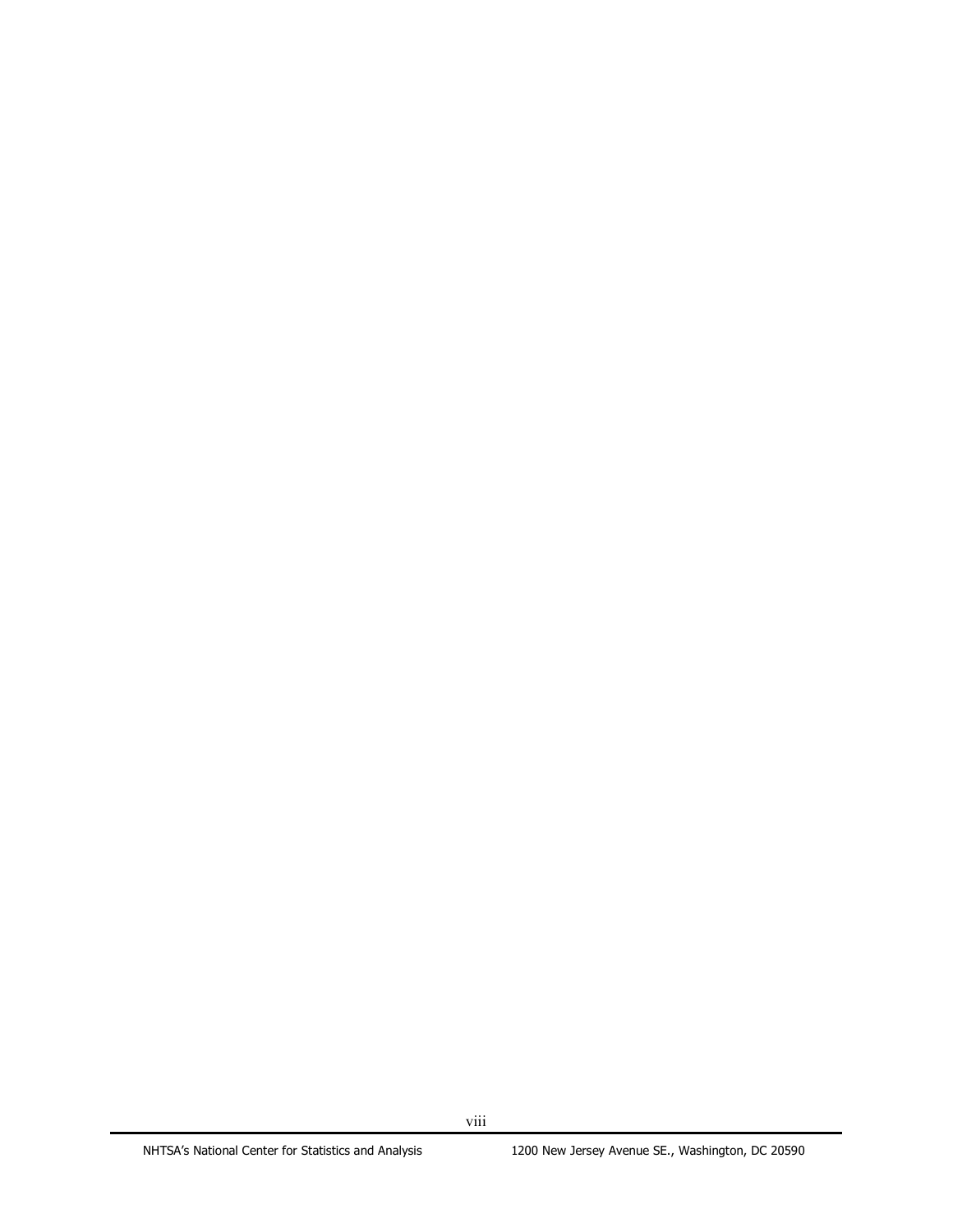# <span id="page-10-0"></span>**1. INTRODUCTION**

Driving is a multitasking operation that involves manual, visual, and cognitive tasks. However, drivers often tend to perform non-driving activities that divert their attention from the primary task of driving. These may be due to drivers' interaction with in-vehicle sources or engaging in cognitive activities. In both cases, the activity performed may enhance the likelihood of crash occurrence. For instance, a driver conversing on a cell phone may not be able to respond to an emerging driving scenario that requires immediate attention as well as maneuvering the vehicle. Similarly, a driver retrieving an object from the floor may fail to avoid striking a braking vehicle in front. Conversing with a passenger, adjusting invehicle controls, dialing or hanging up a phone, being lost in thought, and thinking about personal problems are only a few of a long list of non-driving activities that could divert a driver's attention.

Driver inattention has been one of the major concerns of traffic safety advocates. This concern has led to many studies and data collection initiatives. The studies conducted in the past used different data sources to gain knowledge about crash occurrence due to distracted driving. Treat et al. (1977, 1979) used the Indiana Tri-level study data in concluding that some form of "recognition failure" was responsible for 56 percent of the crashes. Knipling et al. (1994, 1995, and 1996) used the National Automotive Sampling System-Crashworthiness Data System (NASS-CDS) to show that the crash occurrence of about 25 to 30 percent of the crashes could be attributed to distraction. "The 100-Car Naturalistic Driving Study" (Klauver et al., 2006) showed that some form of driver inattention was present in nearly 80 percent of crashes.

To understand the pre-crash scenarios and the reasons underlying the critical pre-crash events that lead to a crash, NHTSA conducted the National Motor Vehicle Crash Causation Survey. Among other factors, firsthand information related to driver inattention was collected at the crash scene. In this study, a descriptive analysis was conducted to study patterns of driver distraction from sources within the vehicle, as well as those related to cognitive activities of the driver. The on-scene information provided by the NMVCCS data was used for this purpose. Univariate analysis was focused on different aspects of distraction, as discussed in NHTSA's Driver Distraction Program Plan (2010.) Additionally, distracted driving was studied in the presence of some of the driver-, roadway-, and environment-related associated factors. Furthermore, bivariate analysis was conducted to bring out the effect of these factors on drivers' interaction with in-vehicle sources of distraction, as well as cognitive activities while driving.

# **2. THE NMVCCS DATA**

Several efforts have been made in the past to collect data capturing inattention-related information. Some of these include the Indiana Tri-Level Study of the Causes of Traffic Accidents conducted in the 1970s, NHTSA's Crashworthiness Data System (CDS) and General Estimates System (GES) of the National Automotive Sampling System (NASS), and the 100-Car Driving Study conducted during 2000-2004 (Dingus et al., 2006; Klauer, Dingus, Neale, Sudweeks, & Ramsey, 2006). The NMVCCS is the most recent survey in which, along with other information related to driver, vehicle, and environment, driver inattention-related information was collected. The survey was conducted by NHTSA's National Center for Statistics and Analysis during a three-year period (January 2005 to December 2007). A multistage sampling design was used to acquire a nationally representative sample. The NMVCCS data pertain to only those crashes that occurred between 6 a.m. and midnight. Additionally, at least one of the first three crash-involved vehicles had to be a light passenger vehicle that was towed due to damage. The availability of police accident reports and notification of Emergency Medical Service units were some of the other requirements. Finally, in order for the crash investigation to proceed, at least one of the first three crash-involved vehicles and the police needed to be present at the crash scene when the NMVCCS researcher arrived. Each crash must have resulted in a harmful event associated with a vehicle in transport. A total of 6,949 crashes met the specified criteria and hence were investigated in NMVCCS.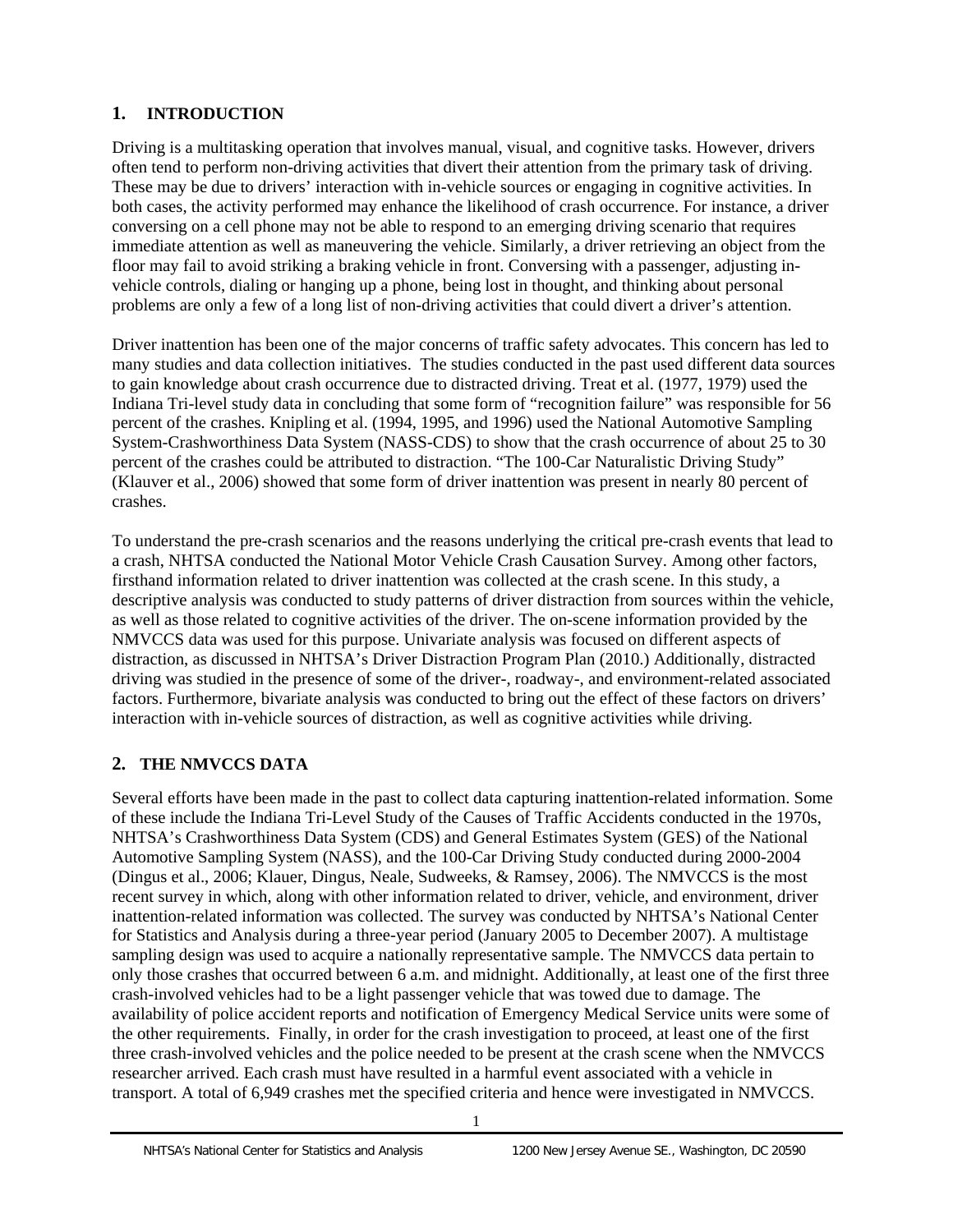<span id="page-11-0"></span>These crashes made up about 48 percent of all crashes occurred during the same period in the United States. Due to specific requirements met at the back end of each NMVCCS crash, the NMVCCS data differs from other crash databases such as NASS-CDS or NASS-GES.

 the critical event that precedes the first event during the crash occurrence that caused injury or property The availability and reliability of crash information often changes with the passage of time. Once away from the crash scene, a driver's or witness's recollection of events can be difficult. In addition, the information crucial to the sequence of events leading up to the crash may be manipulated by the crashinvolved persons. To reduce this possibility, the NMVCCS researchers arrived at the crash scenes when everything was fresh – crash-involved vehicles, drivers, and witnesses, if any, were present. The information was collected using the perspective that a crash is a simplified chain of events ending with damage. The information was recorded from drivers and witnesses interviews at the crash scene. Vehicle assessment and evaluation of the roadway infrastructure were performed where necessary. It is important to note that none of this information was intended to suggest an assignment of fault to the driver, vehicle, or environment.

Out of the total 6,949 investigated crashes, 5,470 were assigned sampling weights to form a nationally representative sample. This was done by taking into account the probability of selecting a crash through a multi-stage sampling scheme. Several factors (variables) including those pertaining to the driver's inattention were recorded as being present in the pre-crash phase without implying that a crash factor contributed to or caused the crash. The NMVCCS data consists of the driver-, vehicle-, and environmentrelated information compiled into more than 600 variables. Although more than one vehicle may have been involved in a crash, the detailed information on certain variables is available only for the first three vehicles in-transport. In NMVCCS, these vehicles are referred to as "case vehicles." Since an associated factor is recorded for each of the case vehicles involved in a crash, one or more of these factors could have been present in the crash. In the subsequent discussion, a "case vehicle" is referred to as a "vehicle."

The NMVCCS data was collected from the motor vehicle crashes that met certain criteria mentioned earlier in this section. Therefore, the estimates obtained from these data may not be comparable with those obtained from other crash databases such as NASS-GES or NASS-CDS. In addition, the interpretation of the results based on the NMVCCS data must be made in the context of the coverage of this survey as well as the source of these data. Based on a sample design, all estimates obtained from the NMVCCS data are subject to sampling errors. The NMVCCS data has certain limitations. The small sample sizes due to a large number of unknowns and/or certain segmentations of the data as a requirement in certain investigations of interest may affect the precision of the estimates. The interpretation of results also needs caution, if the analysis variables are subjective in nature, as the inattention-related variables are. Due to the multiple choices used in recording certain variables including inattention-related variables, the classes generated by the attributes of such variables may overlap. This violates the basic assumption of mutual exclusiveness required for certain techniques such as contingency analysis. Consequently, these techniques may not be available as straightforward applications.

# **3. ANALYSIS METHODOLOGY**

The analysis in this study is focused on the role of distraction as a specific type of inattention that occurs when a driver's attention is diverted from the driving task to focus on another activity. In the subsequent analysis and discussion, the term "distraction" is used strictly in this sense. NMVCCS recorded information on the two likely roles of inattention in crash occurrence, namely as a critical reason and as an associated factor. While a critical reason is the immediate reason for an action or the event that puts a vehicle on the course that makes the collision unavoidable, an associated factor is the factor that was assessed as being present in the pre-crash phase. It is important to note that none of these suggests an assignment of fault to the driver, vehicle, or environment. Therefore, care needs to be taken in interpreting the results of the analysis.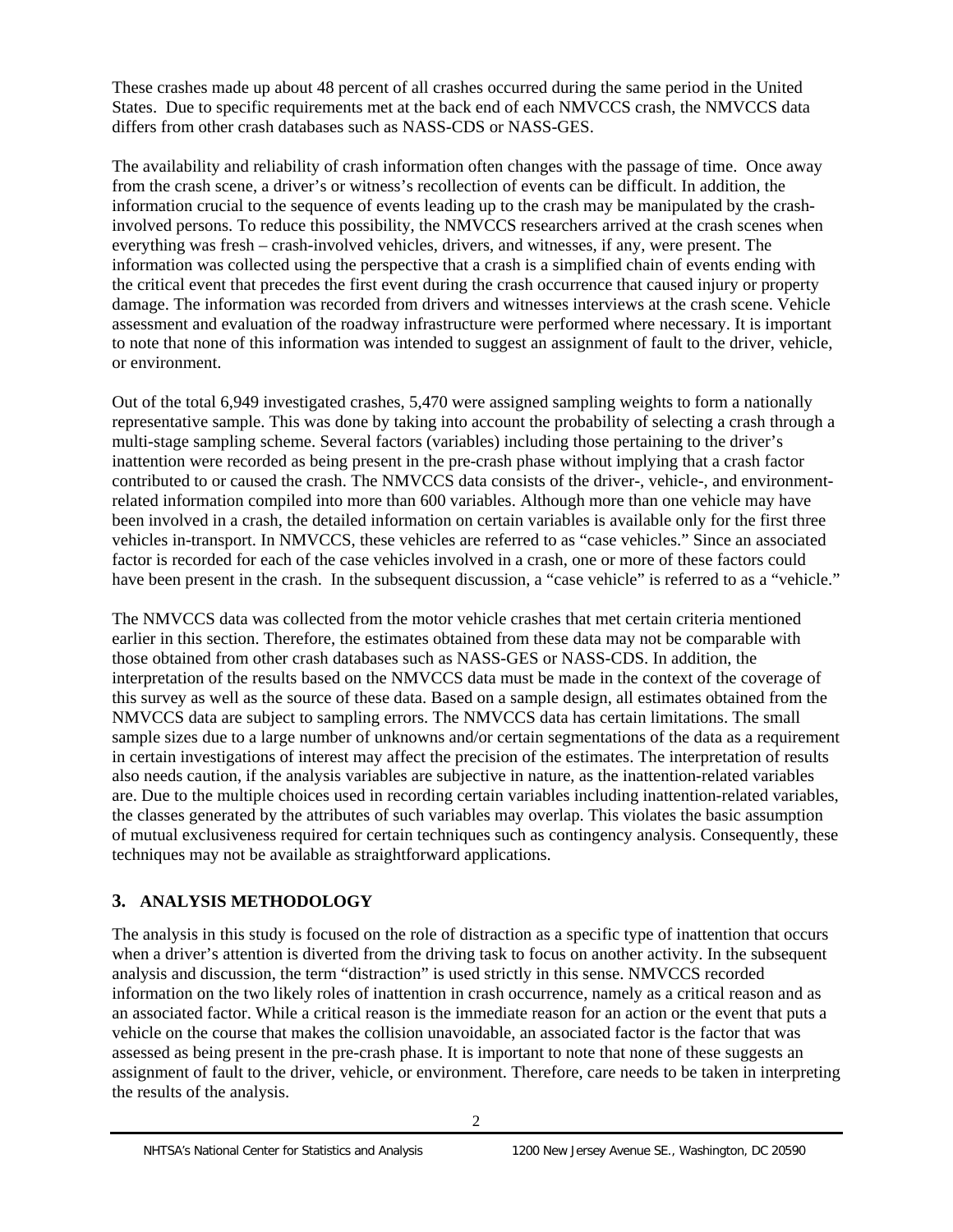involved driver whenever the driver is assessed as inattentive due to a non-driving cognitive activity. This study is focused on inattention as an associated factor, both due to distraction from internal sources and non-driving cognitive activities. In NMVCCS, the detailed information on driver's inattention as an associated factor is available through the variables "other non-driving activities," "driver conversing," and "driver inattention." The attributes of the variable "other non-driving activities" establish other interior factors or events occurred during the pre-crash phase. The intent in recording this information is to identify factors that might have reduced or interfered with the driver's attention to the driving task. Listening to a radio or CD is not considered as "other non-driving activity," though adjusting these devices is. The variable "driver conversing" documents a driver's participation in conversation. This may be conversation with a passenger, talking on a cell phone, or talking on a CB radio during the pre-crash phase. The attribute "conversing with a passenger" was recorded when the driver was conversing with at least one other passenger in the vehicle, while "talking on phone" was recorded when the driver was conversing on a phone without distinguishing between "hands free" and hand-held use. Distraction from one or more internal sources may be attributed to a crash-involved driver. In addition, the variable "driver inattention" records what the driver was thinking about immediately before the crash. If the researcher was convinced of a driver's inattentiveness but was unable to determine the nature of the driver's thoughts, the associated factor was recorded as "inattentive, thought focus unknown." As a word of caution, even when the thought area could be identified, the corresponding attribute does not necessarily imply a causal relationship of the cognitive activity with crash occurrence. Unlike internal sources of distraction, where multiple choices is used, only one cognitive activity is attributed to a crash-

Based on the definition of distraction used in this study, the variables mentioned above were regrouped into two categories: Distraction from internal sources and non-driving cognitive activities, as shown in Table 1. In the subsequent discussion, the term "cognitive activity" refers to "non-driving cognitive activity." The NMVCCS definitions of the attributes of the variables in each category are provided in the Appendix.

The variables (factors) listed in Table 1 were used in the analysis to assess the extent to which inattention was present in NMVCCS crashes. Lack of attention during driving is a behavioral issue. Therefore, the demographic factors such as driver age and gender are some of the obvious factors that may have an impact on distracted driving. In addition, certain environmental conditions, roadway traffic flow, and posted speed limits may be more conducive to certain non-driving activities. The analysis in this study is also focused on identifying distraction patterns in the NMVCCS crash data in the presence of these associated factors. A descriptive analysis, comprising of the weighted percentage distributions, was used. Univariate percentage distributions were employed to assess the extent to which the internal sources of distraction and cognitive activities were associated with the NMVCCS crashes and drivers. To study distraction patterns with respect to other crash associated factors, the bivariate frequency distributions were used.

The analysis conducted in this study is based on the estimated 2,188,970 NMVCCS crashes and the estimated 3,889,775 drivers involved in these crashes.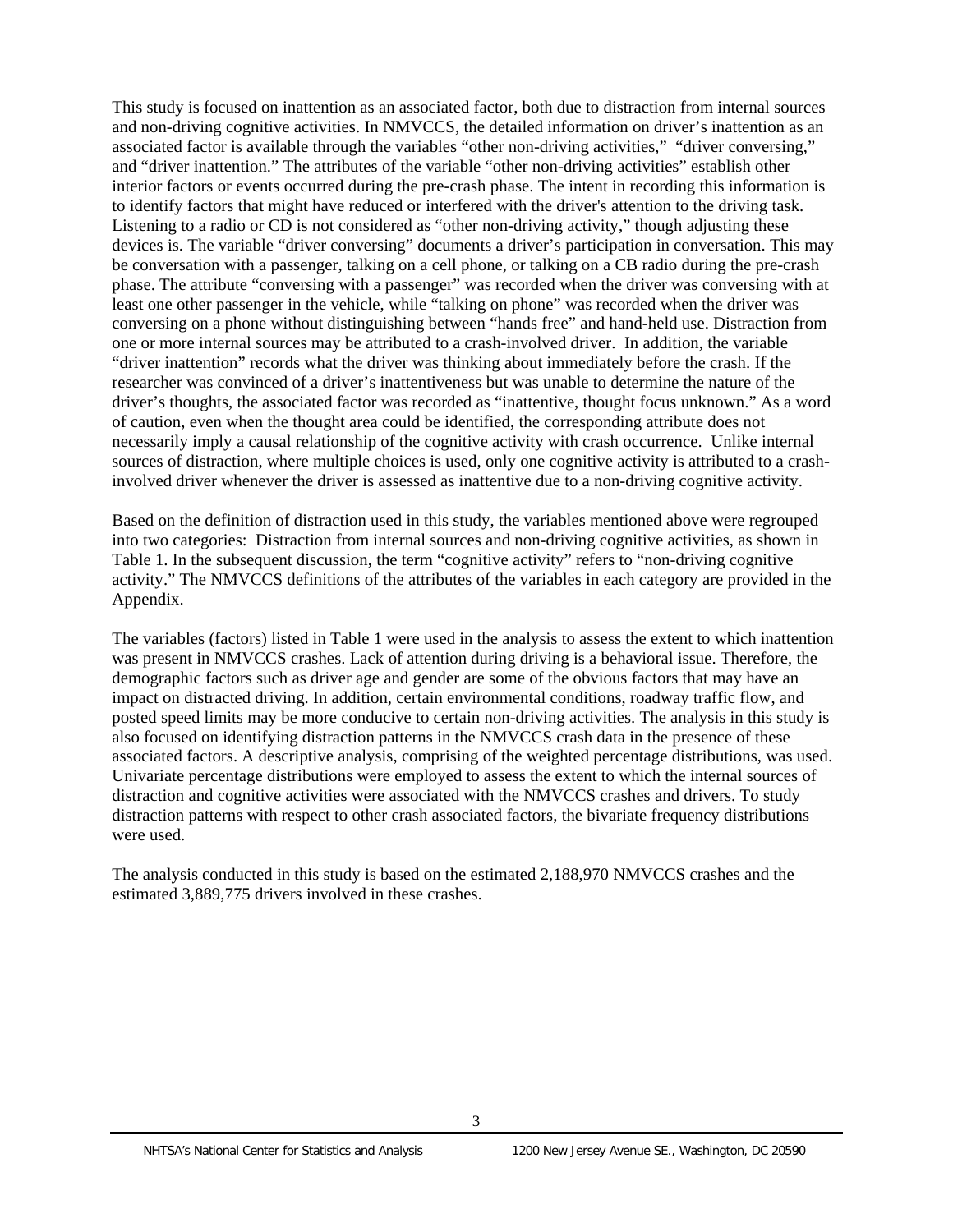<span id="page-13-0"></span> **Table 1.** Attributes of distraction from internal sources and cognitive activities used in this study (NMVCCS data)



# **4. INTERNAL SOURCES OF DISTRACTION IN NMVCCS CRASHES**

 To study the role of in-vehicle sources in distracted driving, 14 elements listed in Table 1 were considered. Figure 1 presents the weighted percentages of crashes with these elements among the estimated 2,188,970 crashes. The most frequently recorded factor was "conversing with a passenger" (about 16%), while none of the other factors was assessed as present in more than 4 percent of the crashes. As a word of caution, conversing with a passenger as an associated factor in a large number of crashes should not be taken to understand that this factor actually caused distraction so frequently. NMVCCS data merely indicates the presence of this factor in many crashes, i.e. one or more crash involved drivers were recorded as conversing with a passenger in the pre-crash phase. The phone use (conversing on phone, dialing or hanging up phone, and text messaging) is the second most recorded associated factor accounting for about 3.4 percent of the crashes. The statistics for other elements demonstrate some subtle differences between almost similarly performed activities. For example, retrieving objects from floor or seat (2%) was a more frequently recorded factor as compared to retrieving objects from other locations that accounted for a mere 0.7 percent. In addition, eating and drinking was more frequent (1.7%) than smoking (0.5%); and in more crashes (1.2%), adjusting the radio or CD was assessed as an associated factor as compared to adjusting other vehicle controls (0.3%.) In 70 percent of the crashes, there was no distraction from any internal source (not displayed in Figure 1.)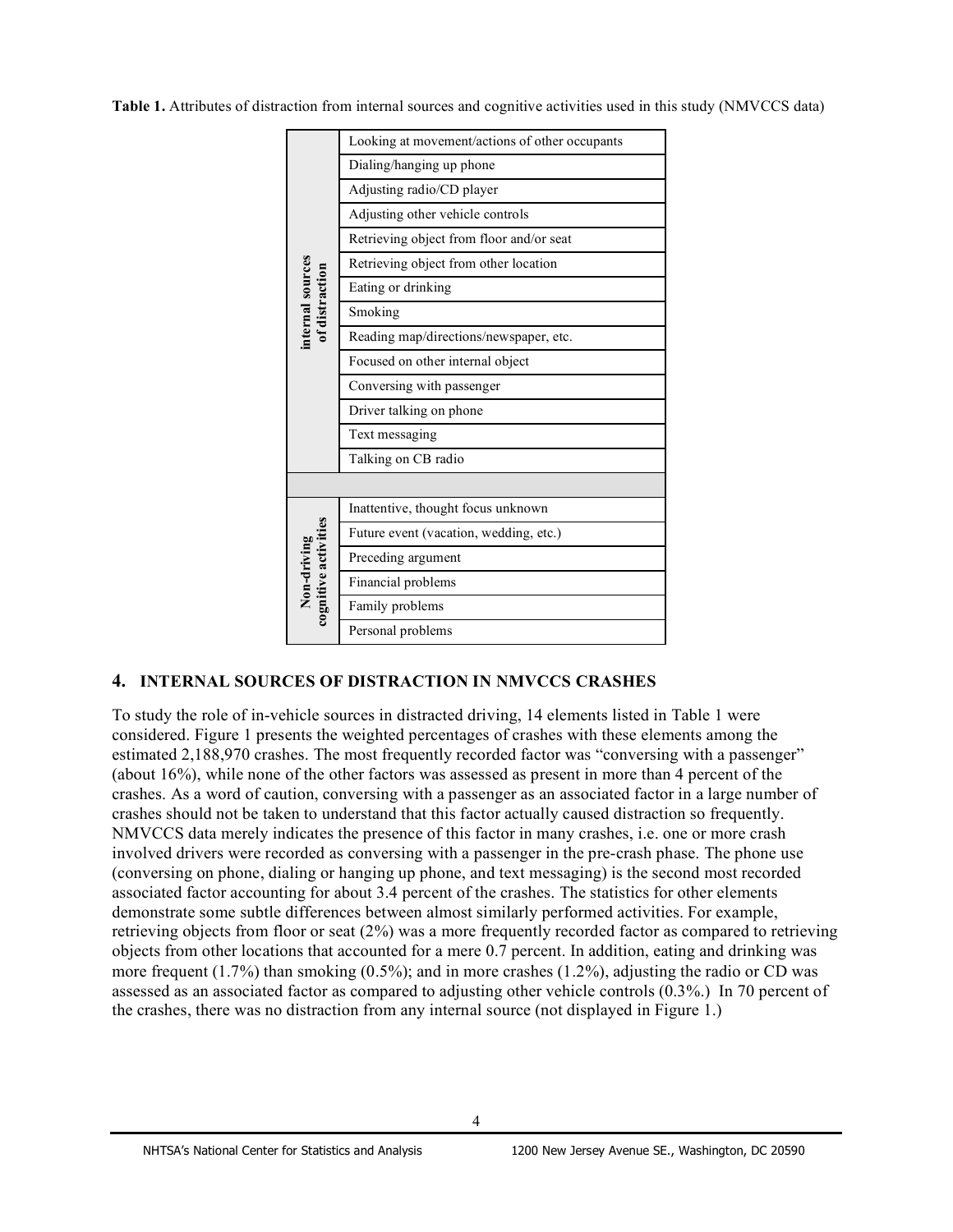<span id="page-14-0"></span>

**Figure 1.** Percentages of crashes with drivers distracted from fourteen internal sources of distraction (one or more distractions may have been present in a crash.)

# **5. NON-DRIVING COGNITIVE ACTIVITIES IN NMVCCS CRASHES**

Cognitive involvement of a driver is essential to safe driving. Nevertheless, a driver may fail to recognize a situation that demands a response because his/her attention has wandered from the driving task for some non-compelling reason. When this happens, the driver is typically focused on internal thoughts (i.e., daydreaming, problem solving, etc.) and not focused on the driving task. Six elements accounting for non-driving cognitive activities of the driver (Table 1) were considered to compare the frequencies of their presence in the NMVCCS crashes. One or more of the drivers involved in a crash may have been engaged in cognitive activities. Thus, one or more forms of cognition may be associated with a crash. However, only one cognitive activity was attributed to a driver, if assessed as inattentive.

Figure 2 displays the weighted percentage of crashes with the six non-driving cognitive activities recorded in NMVCSS. Of these, "inattentive, thought focus unknown" was the most frequently recorded (6.1%) form of inattention in the estimated 2,188,970 crashes. Regarding other cognitive activities, inattention due to personal problems was more frequent (3.3%) as compared to family problems (2.3%) or financial problems (0.3%).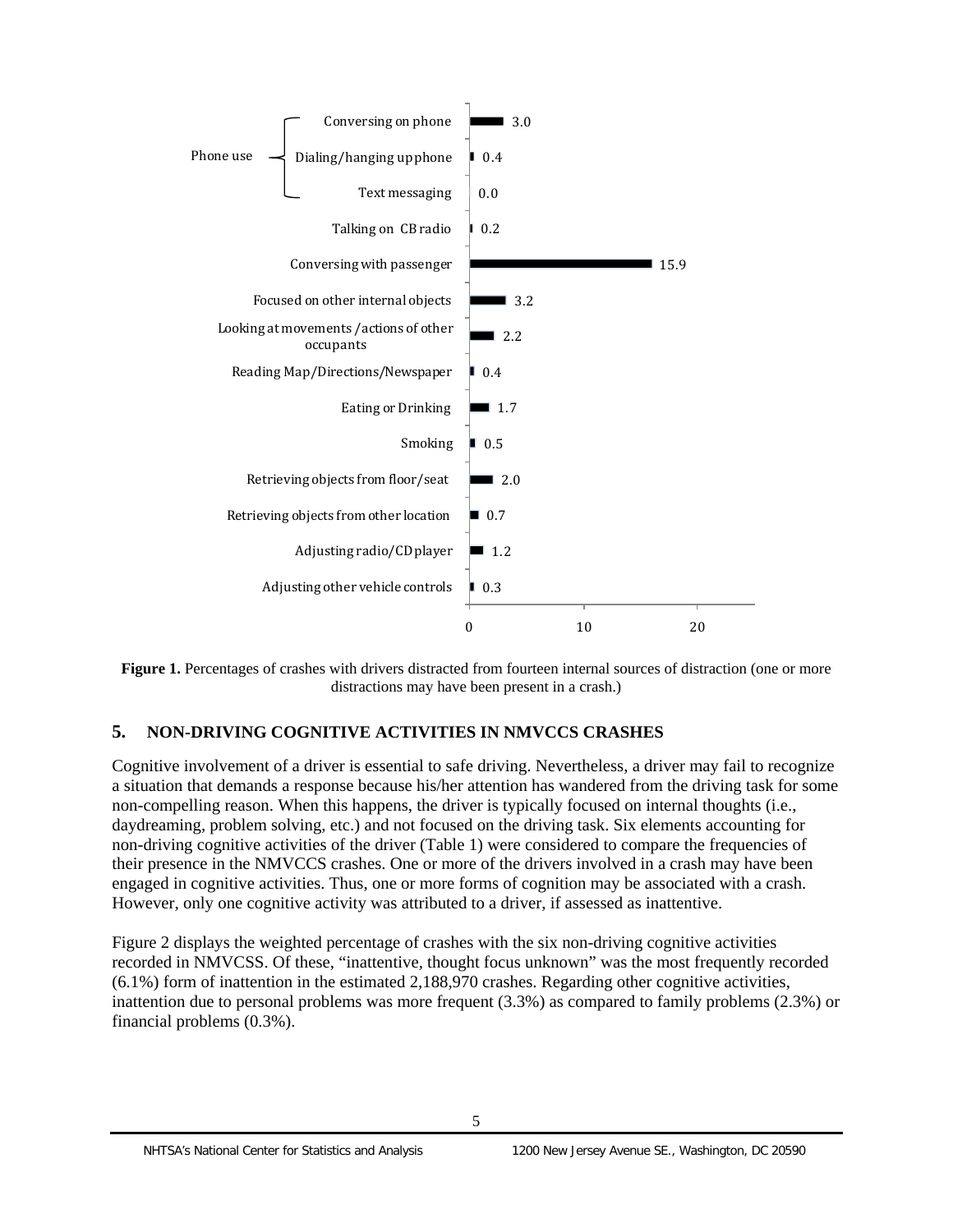

Figure 2. Percentage of crashes with drivers engaged in six cognitive activities (one or more driver may have been engaged in the same cognitive activity in a crash.)

# **6. ROLE OF INTERNAL SOURCES OF DISTRACTION IN DISTRACTED DRIVING**

NMVCCS collected distraction-related information on an estimated 3,889,775 number of drivers using multiple choices. Each of these drivers had either no distraction from an internal source or one or more of the 14 listed in Table 1 were recorded as driver-associated factors. The NMVCCS data shows that about 17 percent of the crash-involved drivers were distracted from at least one internal source. In contrast, about 59 percent of the drivers had no distraction and in the case of 24.2 percent, the distraction from internal sources, if present, was unknown (Figure 3.)



**Figure 3.** Percentage distribution of drivers based on driver's distraction status.

 $(1.2$  percent). The subsequent analysis is focused on the estimated 657,065 drivers who were distracted by at least one internal source. The distribution of these drivers over 14 internal sources of distraction is displayed in Figure 4. About 57 percent of these drivers were conversing with a passenger in the pre-crash phase. However, it may not reflect the cause of the distraction. In fact, it is difficult to determine how much conversation can contribute to driver inattention. In addition, about 11 percent were engaged in phone use (talking on phone, dialing or hanging up a phone, and text messaging). The statistics presented in Figure 4 show patterns in terms of some comparable internal sources of distraction. For example, about 11 percent of drivers were focused on internal objects compared to 7.4 percent who were looking at movements or actions of other occupants. In addition, eating or drinking was more frequently (5.7%) recorded as an associated factor than smoking (1.6%). Similarly, more drivers (6.8%) were assessed as retrieving objects from the floor or seat than 2.5 percent of the drivers who retrieved objects from other locations; and adjusting the radio or CD was more common (about 4.0%) than adjusting other vehicle controls  $(1.2 \text{ percent}).$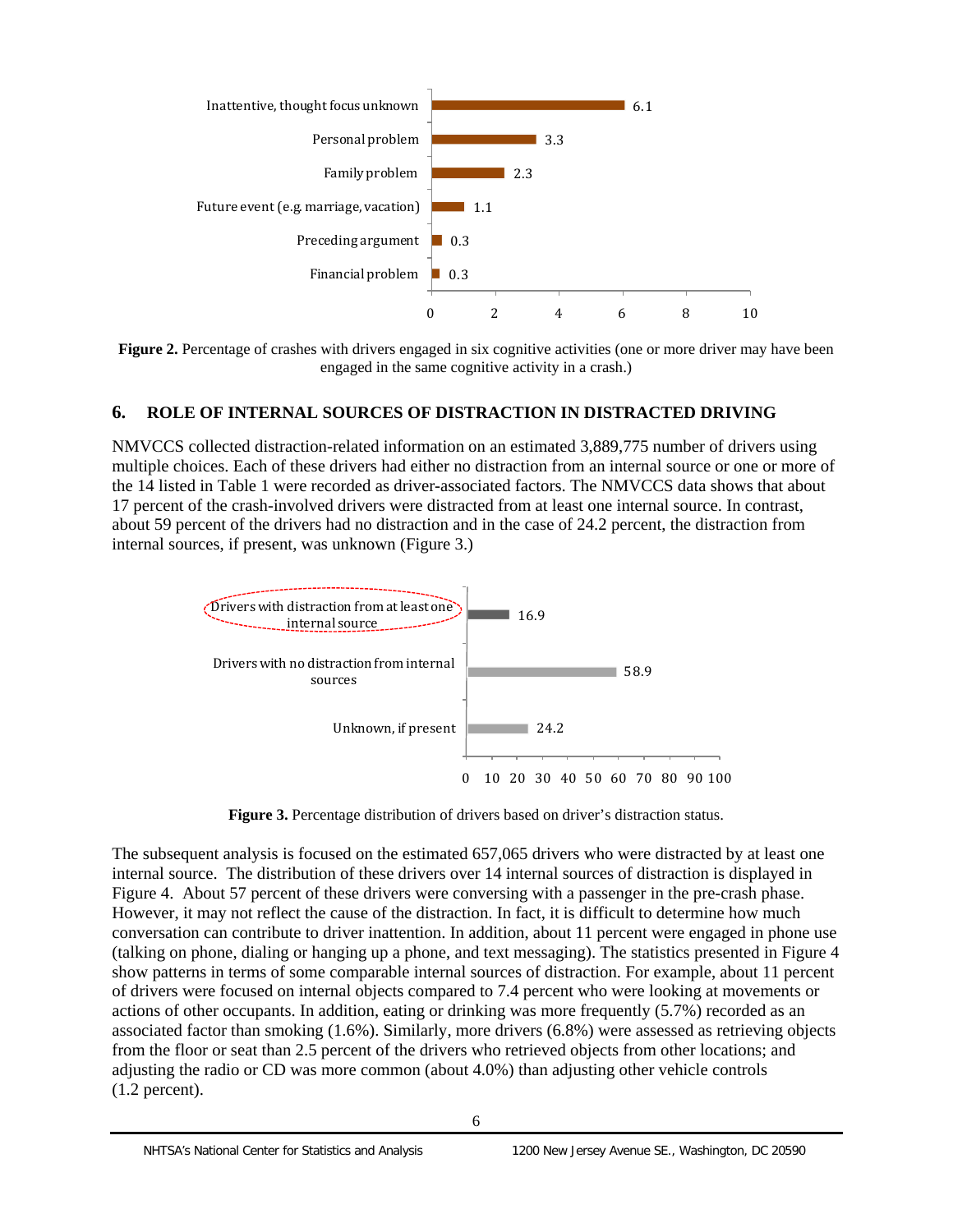<span id="page-16-0"></span>

**Figure 4.** Percentage distribution of drivers over fourteen internal sources of distraction (base population: drivers distracted from at least one internal source)

# **7. ROLE OF NON-DRIVING COGNITIVE ACTIVITIES IN DISTRACTED DRIVING**

When a driver is not able to pay adequate attention to the driving tasks because he/she is engaged in a cognitive activity such as thinking about personal or family problems, the inattention thus caused may play a role as an associated factor in crash occurrence.

The analysis of the NMVCCS data shows that an estimated 305,874 (about 7.9 percent of the total estimated 3,889,775) drivers were inattentive due to being engaged in one of the six cognitive activities listed in Table 1. Sixty-eight percent of the total estimated number of drivers were attentive and for about 24 percent the cognitive activity was unknown (Figure 5.)



**Figure 5.** Percentage distribution of drivers based on their cognitive engagement status

Figure 6 shows a breakdown of the drivers who were recorded engaged in one of the six cognitive activities. The statistics show that among these drivers, "inattention, thought focus unknown" was the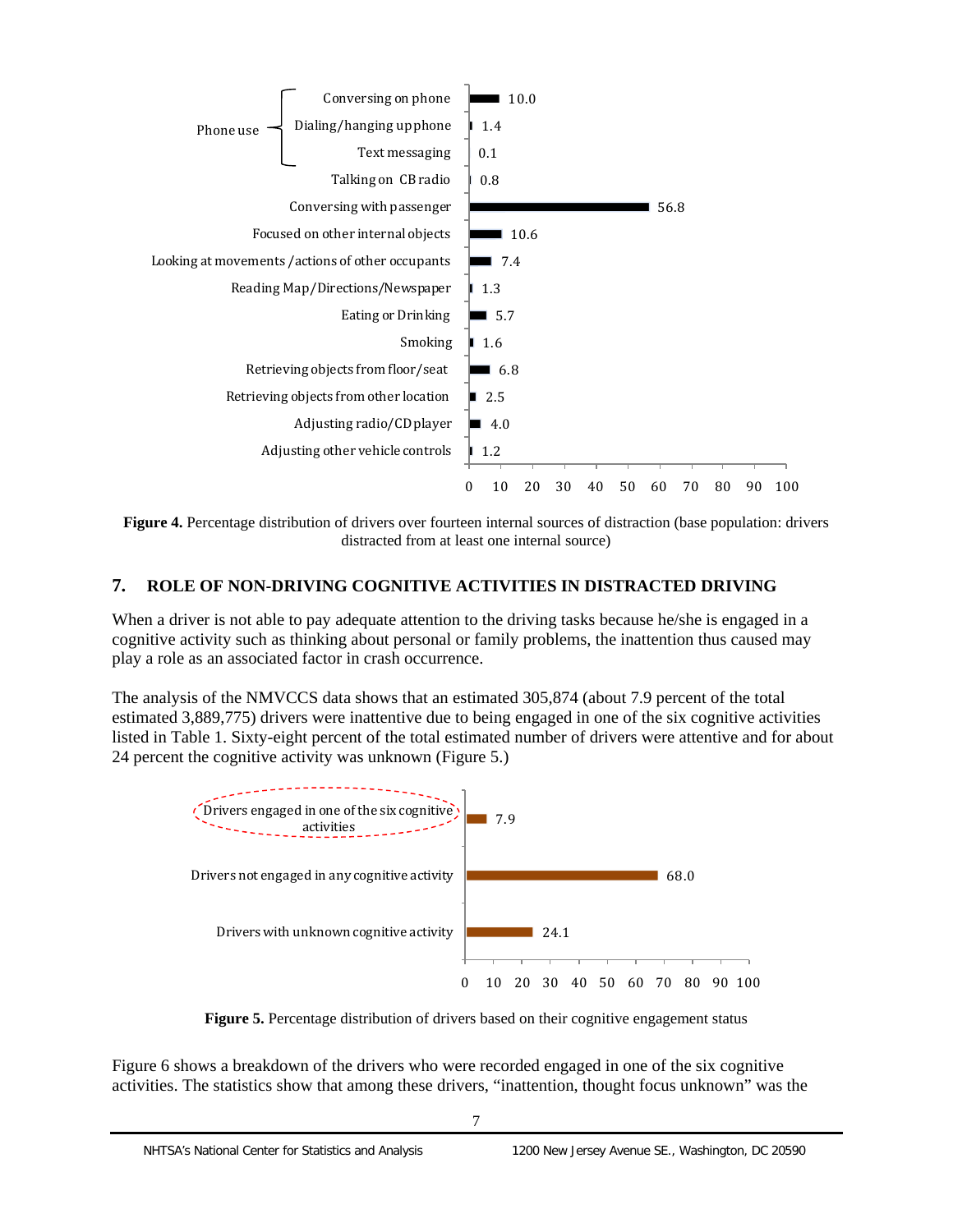most frequently recorded cognitive activity (about 43%). In addition, more of these drivers were assessed as inattentive due to thinking about personal problems (about 24%) as compared to those who were thinking about family problems (16.8%). The contribution of inattention due to thinking about a preceding argument (2.5%), financial problems (2.1%), or a future event (7.6%) was comparatively much lower.



**Figure 6.** Percentage distribution of drivers over six cognitive activities (base population: drivers engaged in cognitive activities; the categories, "unknown", and "other" not shown)

# **8. DISTRACTION FROM INTERNAL SOURCES AND OTHER DRIVER-RELATED FACTORS**

The likelihood of distraction from internal sources may be enhanced in the presence of some of the driver-, roadway-, and environment-related factors. The NMVCCS data was segmented based on these factors to study patterns that could reveal conditions that were more conducive to distraction from within the vehicle. A driver may lose focus from the task of driving in several ways at the same time  $-$  a driver may be conversing with a passenger while tuning the radio. This is true also of some other associated factors. For example, the environment condition at the time of crash occurrence might have been a combination of cloudy and rainy conditions.

# **8.1 DISTRACTION FROM INTERNAL SOURCES AND DRIVER AGE**

To study patterns of distraction from internal sources based on the driver age, four age groups were considered, namely under 16, 16 to 25, 26 to 64, and 65 and older. These age groups, respectively, account for 0.2, 29.6, 59.1, and 9.4 percent of the total estimated 3,889,775 drivers in NMVCCS crashes (Figure 7.) The ages of 1.8 percent of the drivers were unknown (not shown in this figure.)





8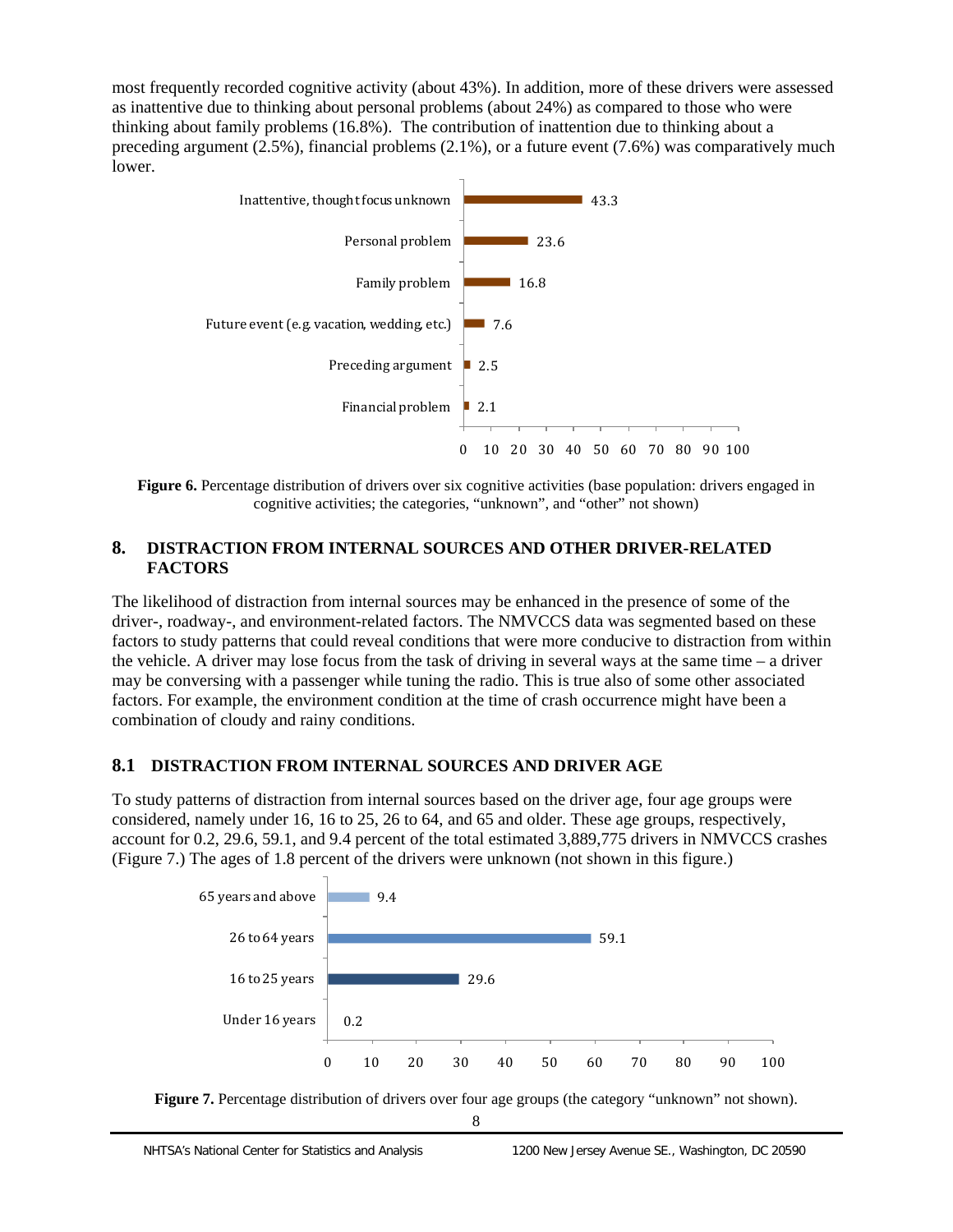<span id="page-18-0"></span>Figure 8 shows percentages of each age group drivers over two categories: drivers with distraction from at least one internal source and the drivers who had no distraction from an internal source. Among four age groups, the drivers under 16 had the highest frequency (36.8%) of those who were distracted from at least one internal source, while drivers 65 and older had the lowest percentage (12.3%). The percentages corresponding to distracted drivers in different age groups also demonstrate that their frequency decreases with increasing age.



**Figure 8.** Percentage distributions for four age groups over distraction status categories: distracted from at least one internal source and not distracted from an internal source (percentages of unknowns are not shown.)

The above analysis provides a broad picture of the distracted driving. Analysis was further conducted to study the distraction patterns of the estimated 657,065 drivers who were distracted from at least one internal source. Figure 9 presents percentages of these drivers belonging to the four age groups over the 14 internal sources of distraction.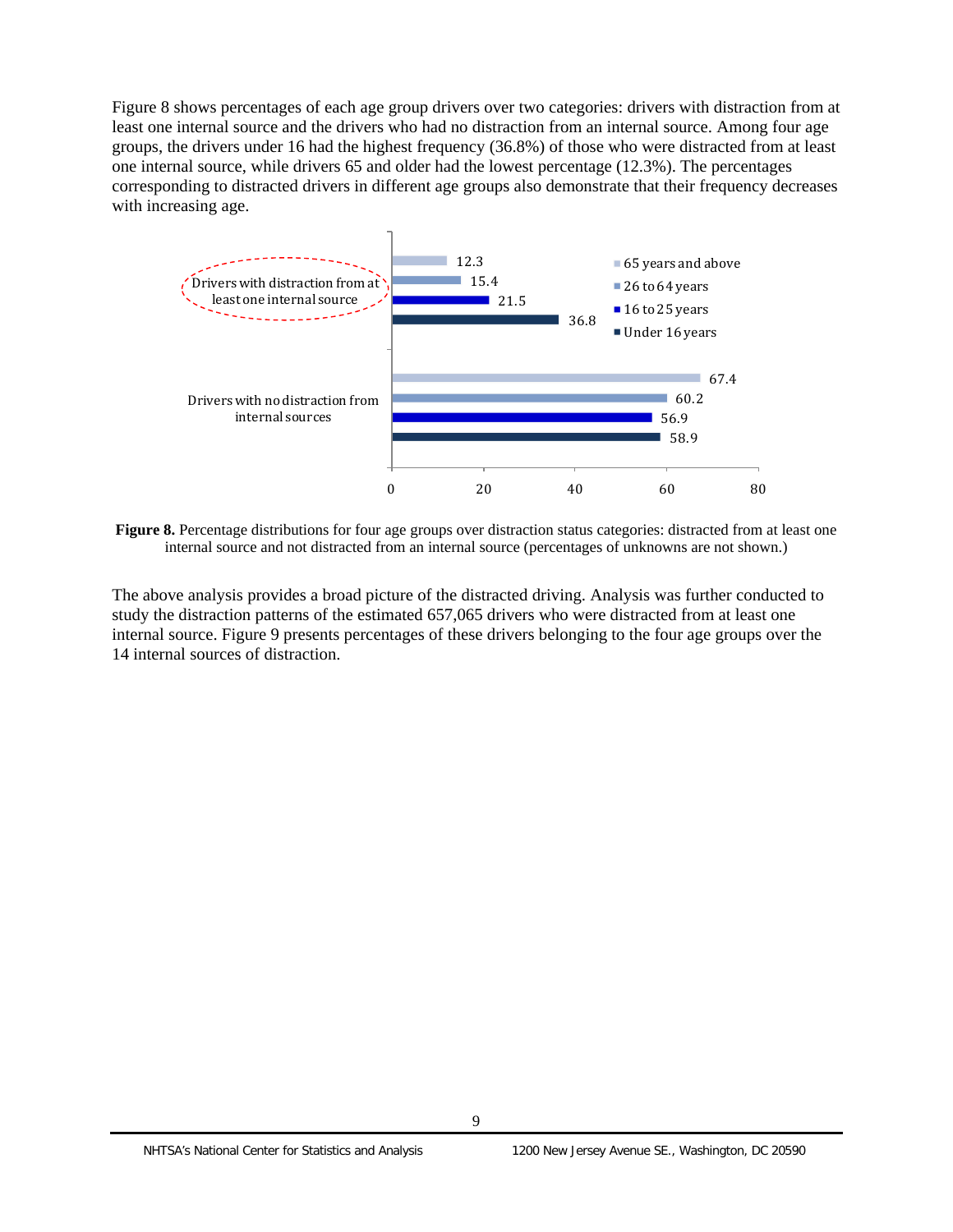

**Figure 9.** Percentage distributions of drivers for four age groups over fourteen internal sources of distraction (base) population: drivers who were distracted from at least one internal source.)

The statistics in this figure show that irrespective of driver age, conversing with a passenger was the most frequently recorded internal sources of distraction. In addition, all age groups demonstrate some common characteristics. In each age group, more drivers were assessed as "focused on other internal objects" than the ones who were "looking at movements and actions of other occupants." Similarly, more drivers of each age group were eating and drinking than those who were smoking. Retrieving objects from floor or seat was an associated factor for more crash-involved drivers as compared to retrieving objects from other locations.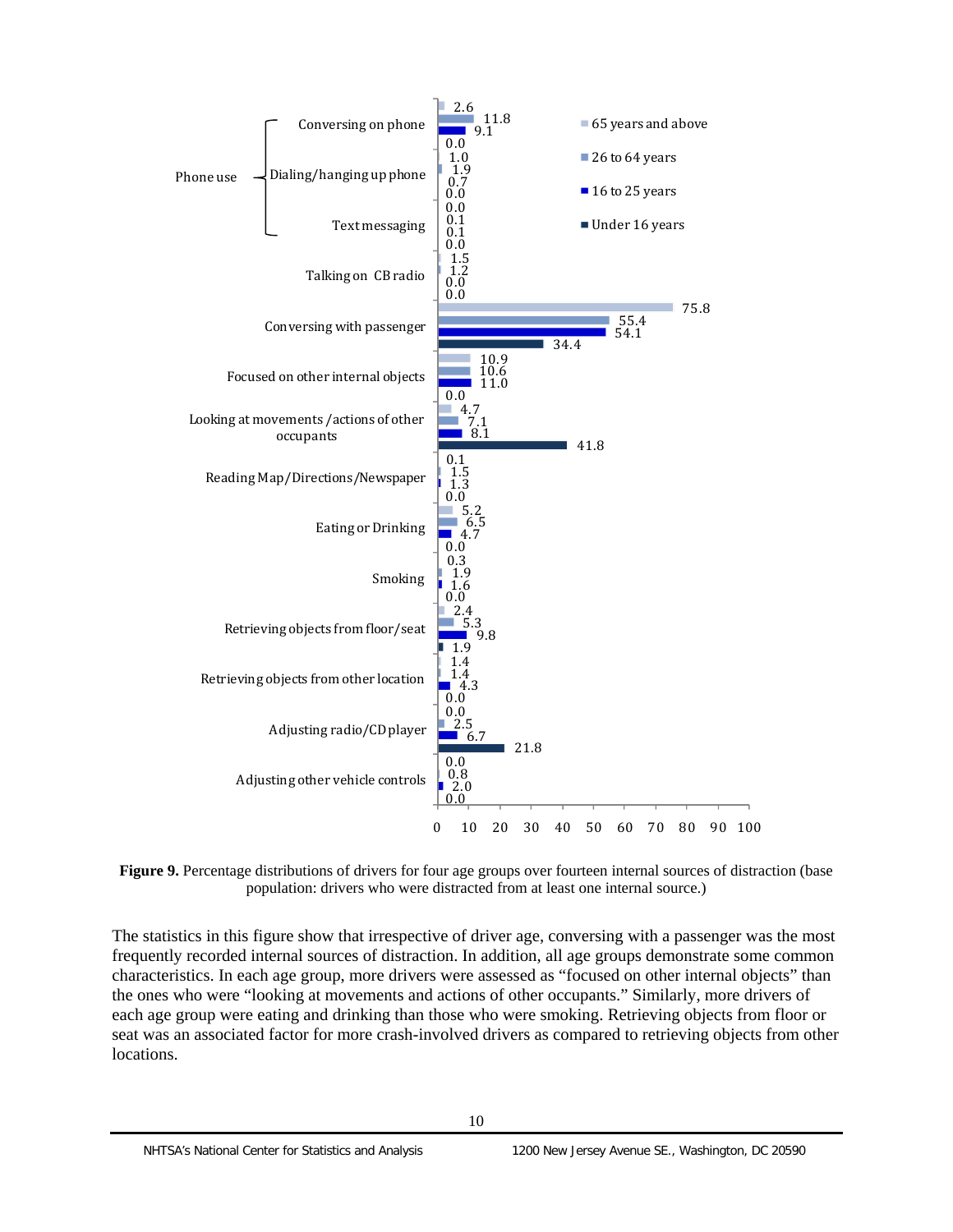<span id="page-20-0"></span>Some differences attributable to age can be noticed for other internal sources of distraction, as well. For instance, more 26- to 64-year-old drivers were inattentive due to phone use (text messaging, conversing on phone, and dialing or hanging up phone) as compared to other age groups. Similarly, more drivers under 16 were assessed inattentive due to adjusting the radio or CD player, while more of the drivers 16 to 25 were recorded as adjusting other vehicle controls, retrieving objects from floor or seat, or retrieving objects from other locations.

# **8.2 DISTRACTION FROM INTERNAL SOURCES AND DRIVER GENDER**

In an estimated 3,889,775 drivers, about 54 percent were male drivers and about 46 percent were female. Analysis was conducted to study patterns in terms of internal sources of distraction and driver gender. Figure 10 shows distribution of male and female drivers over the two categories: drivers with distraction from at least one internal source and drivers with no distraction from an internal source. The statistics show that nearly equal percentages (about 59% female and 60% male) of drivers in the two gender groups had no distraction from an internal source. Even though the female drivers had a smaller percentage (46%) among crash-involved drivers than male drivers (54%), both groups had the same percentage (about 17%) among those distracted from at least one internal source.



Figure 10. Percentage distributions for two gender groups over distraction status categories: distracted from at least one internal source and not distracted from an internal source (the category "unknown" not shown.)

The data pertaining to drivers who had distraction from at least one internal source were analyzed to explore patterns in terms of internal sources of distraction and driver gender. The results are presented in the frequency distributions for the two groups over 14 internal sources of distraction in Figure 11. The statistics show that more male drivers were assessed as focused on other internal objects, eating or drinking, retrieving objects from floor or seat, and adjusting radio or CD player than female drivers. On the other hand, the percentages of female drivers engaged in conversing with a passenger, conversing on a phone, and looking at movements or actions of others were higher as compared to male drivers. Regarding other internal sources of distraction, such as smoking, retrieving objects from other locations, the two groups had almost the same representation among the distracted drivers.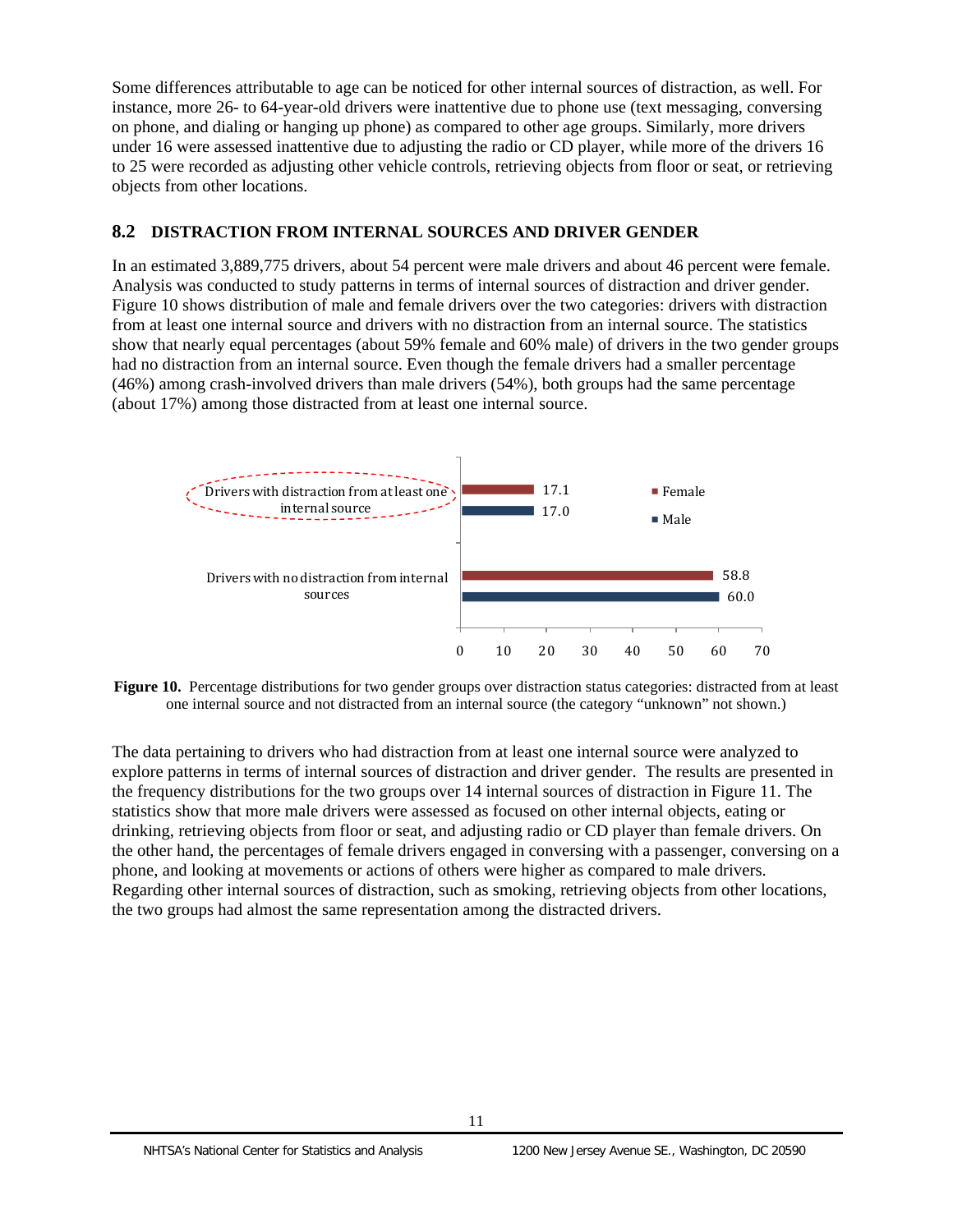<span id="page-21-0"></span>

 **Figure 11.** Percentage distributions for two gender groups over fourteen internal sources of distraction (base population: drivers who were distracted from at least one internal source)

# **8.3 DISTRACTION FROM INTERNAL SOURCES AND DRIVER AGE AND GENDER**

Driver age and gender can have a joint effect on the likelihood of drivers being distracted from internal sources. Figure 12 shows percentage distribution of drivers over six gender/age groups: male drivers 16 to 25, female drivers 16 to 25, male drivers 26 to 64, female drivers 26 to 64, male drivers 65 and older, and female drivers 65 and older. The data contains the highest percentage (27.4%) of 65-and-older male drivers followed by female drivers (20.5%) of the same age group. Both male and female drivers 26 to 64 had the least representation (close to 10.5 percent), while the drivers 16 to 25 of the two gender groups had the same representation (about 10%).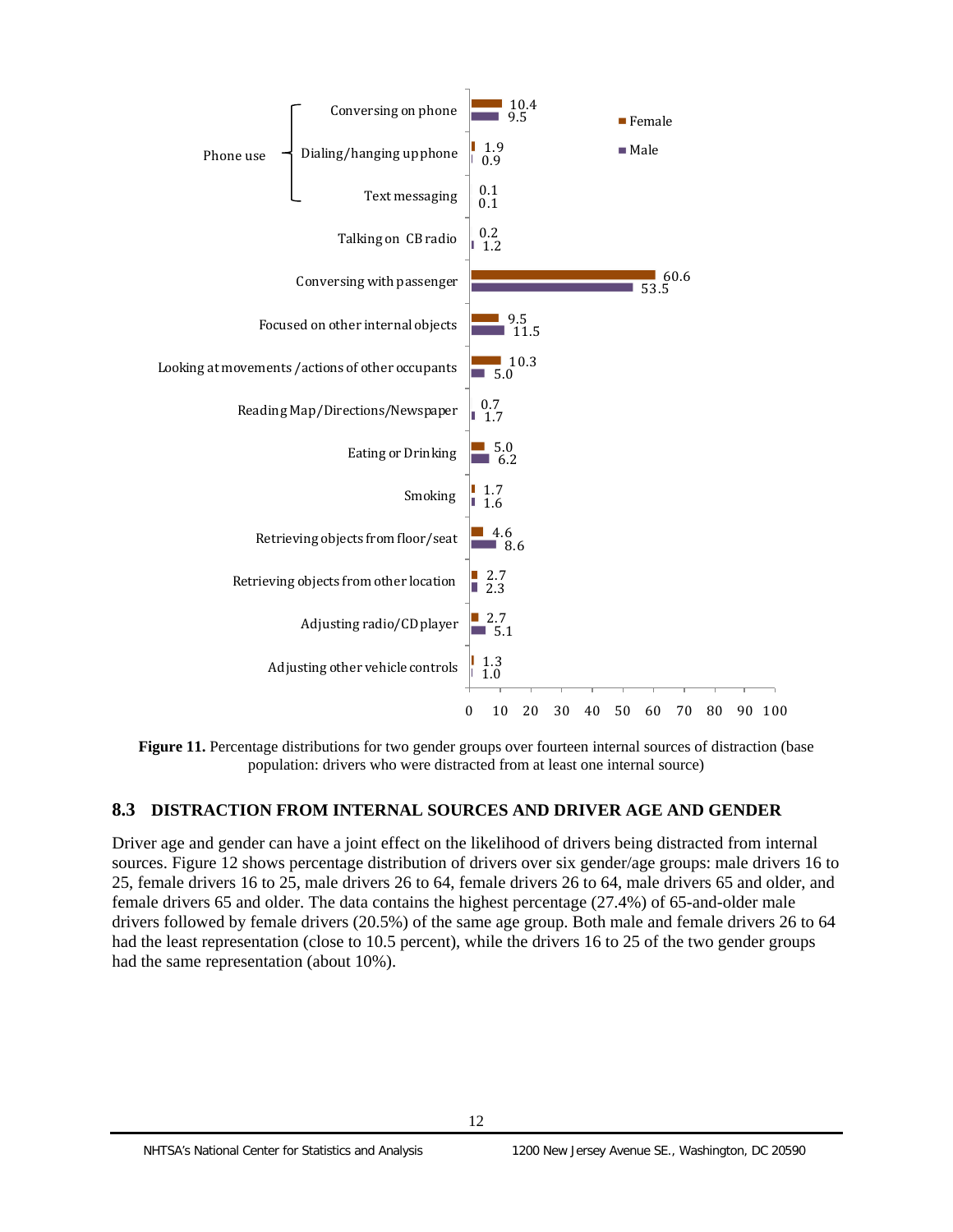<span id="page-22-0"></span>

 **Figure 12.** Percentage distribution of drivers over six gender/age groups (the category of drivers under 16 and with unknown age not shown)

The distributions of drivers of six gender/age groups over the two distraction categories -- drivers with distraction from at least one internal source and drivers with no distraction from an internal source – are presented in Figure 13. These statistics show that the incidence of distraction from one or more internal sources was the highest (24.4%) among male drivers 16 to 25 and the lowest (12.7%) among male drivers 65 and older. Both gender groups show a decreasing trend over increasing age, though the trend is clearer in the case of male drivers.



**Figure 13.** Percentage distributions for six gender/age groups over distraction status categories: distracted from at least one internal source and not distracted from an internal source (the category "unknown" not shown)

Of particular interest in this study are the drivers who were distracted from at least one internal source. The frequency distributions of these drivers over internal sources of distraction in each gender/age group are presented in Figure 14. Conversing on the phone was more common among female drivers 26 to 64 and male drivers 65 and older. Overall, of all the gender/age groups, the female drivers 65 and older were most engaged in conversing with a passenger. In addition, the female drivers in each age group had a higher frequency of drivers who were conversing with a passenger as compared to their male counter parts.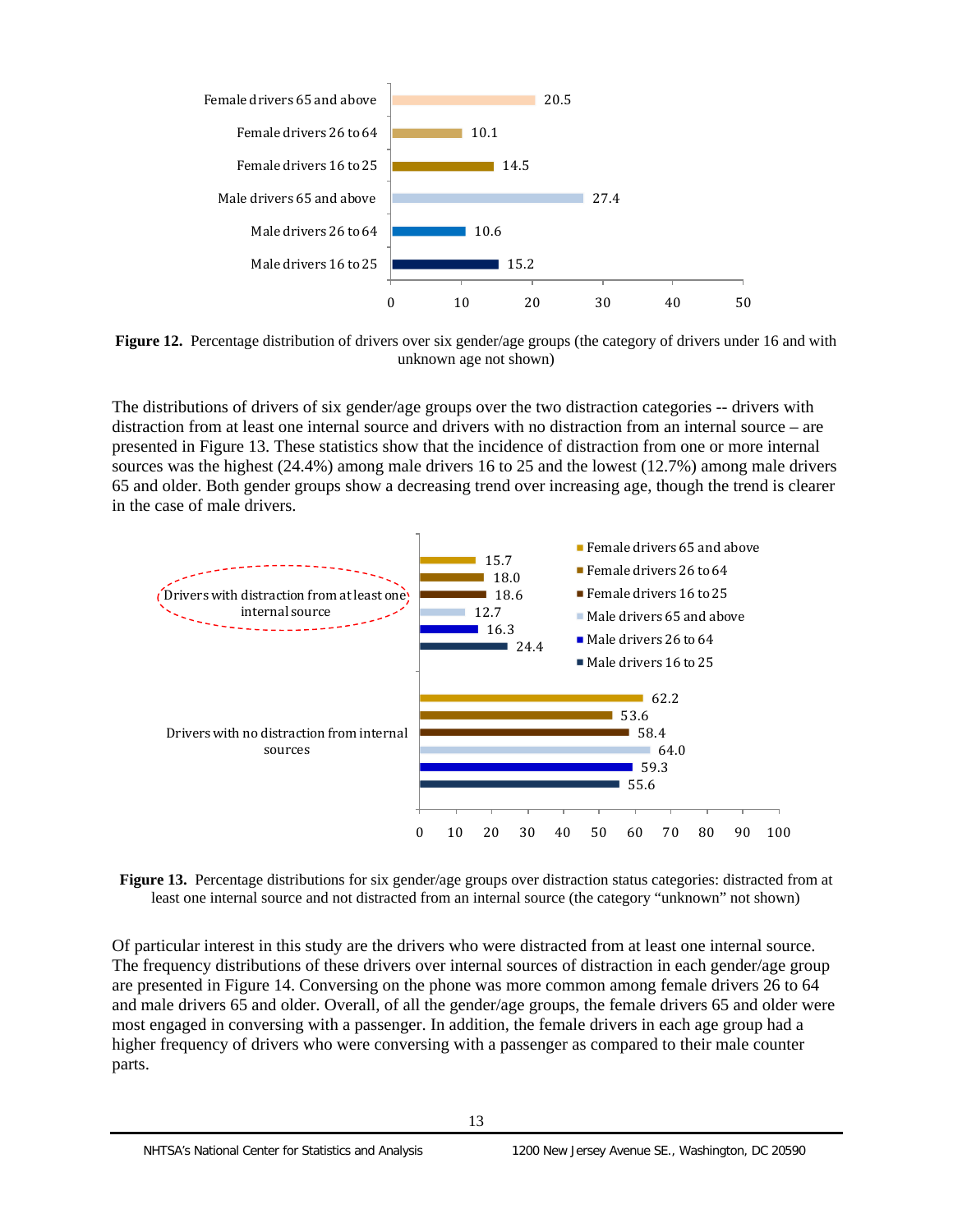<span id="page-23-0"></span>

**Figure 14.** Percentage distributions for six gender/age groups over fourteen internal sources of distraction (base population: drivers who were distracted from at least one internal source)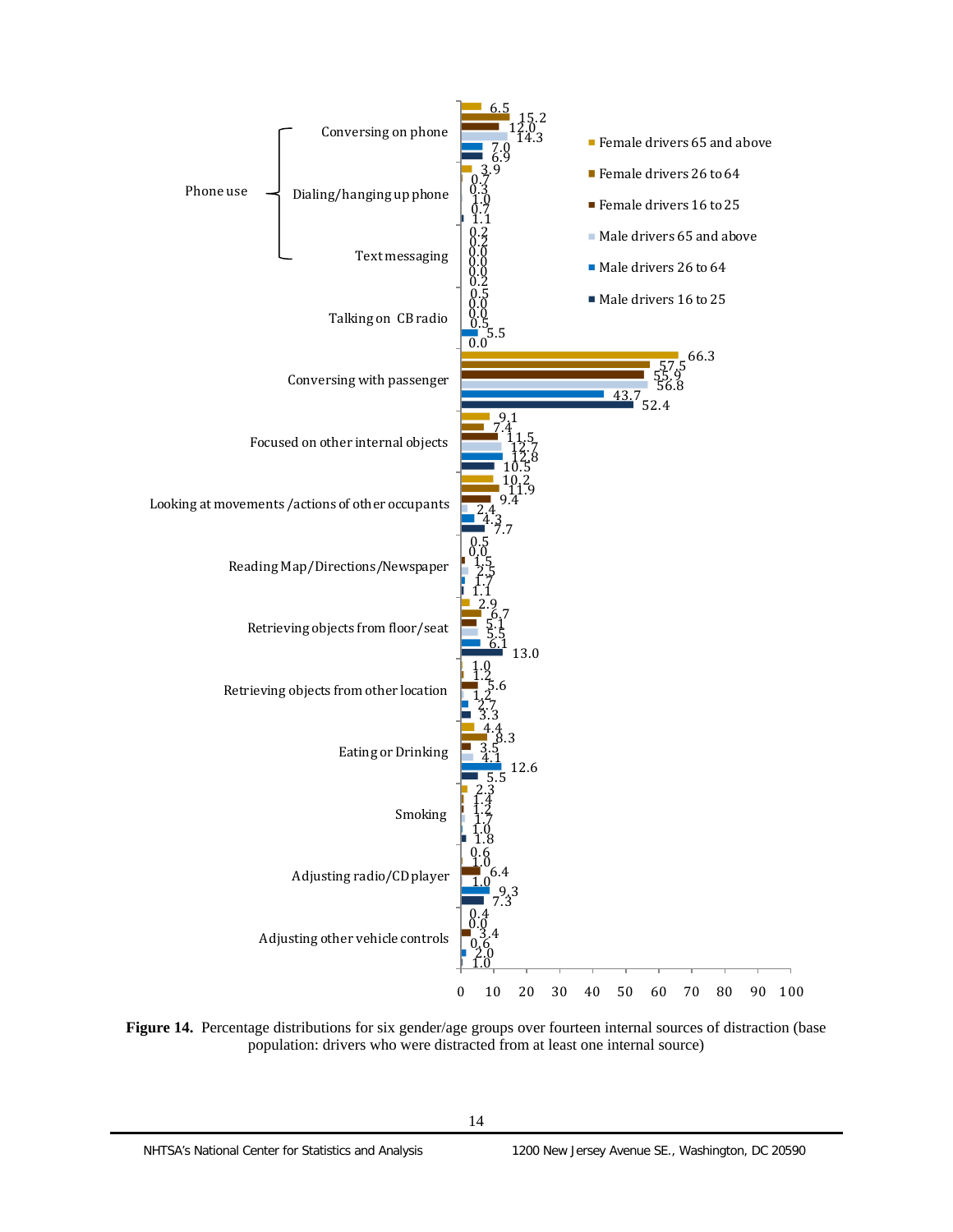## **9. NON-DRIVING COGNITIVE ACTIVITIES AND DRIVER-RELATED FACTORS**

Engaging in a cognitive activity, such as thinking about problems while driving is not uncommon among drivers, though its likelihood may depend on driver age and gender. As listed in Table 1, the NMVCCS data recorded information on six cognitive activities. The analysis in this section is focused on patterns of inattention due to these cognitive activities in the presence of other driver-related factors, age, and gender.

# **9.1 NON-DRIVING COGNITIVE ACTIVITIES AND DRIVER AGE**

Figure 15 presents percentages in each of the two categories: drivers engaged in cognitive activities and drivers not engaged in any cognitive activity, for the four age groups. The results show that the percentage of the former type was the highest for drivers 16 to 25 (9.2%). This is almost the same as for drivers under 16. Drivers 26 to 64 had the lowest percentage (7.4%) engaged in a cognitive activity.



 **Figure 15.** Percentage distributions for four age groups over driver's cognitive engagement status: drivers engaged in a cognitive activity and drivers not engaged in any cognitive activity (the category "unknown" not shown.)

The estimated 305,874 drivers who were engaged in a cognitive activity are distributed over six cognitive activities in each age group. The results are presented in Figure 16. The highest recurring factor among all age groups was the "inattentive, thought focus unknown," except for drivers under 16, who reported "thinking about personal problems" as the most common factor (79.3%). Excluding the age group 65 and above, the percentage of drivers assessed as "inattentive, thought focus unknown" increases with increasing age.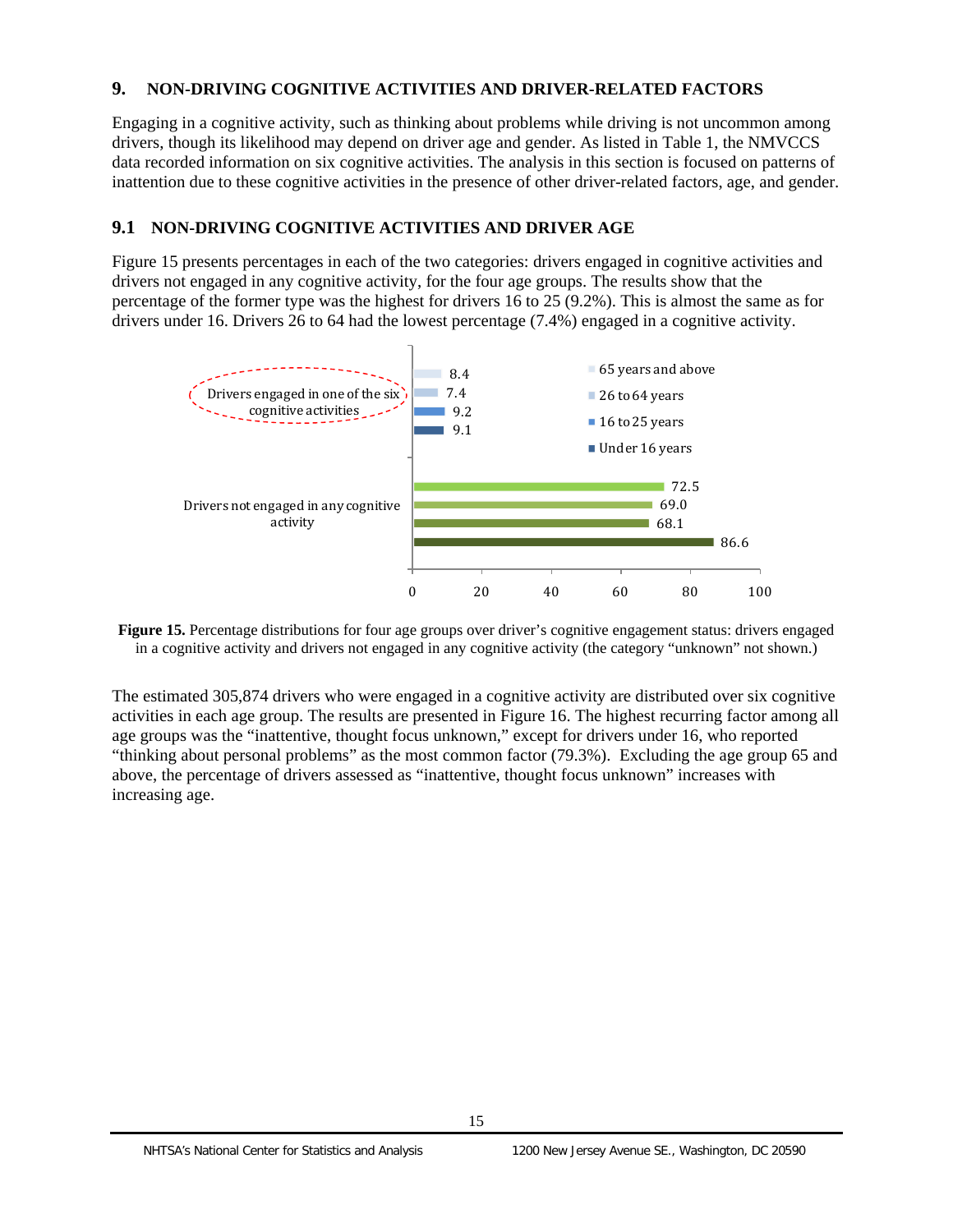<span id="page-25-0"></span>

 **Figure 16.** Percentage distribution for four age groups over six cognitive activities (base population: drivers engaged in cognitive activities)

# **9.2 NON-DRIVING COGNITIVE ACTIVITIES AND DRIVER GENDER**

Whether a driver was inattentive due to being engaged in a cognitive activity may also depend upon the gender of the driver. The analysis results presented in Figure 17 illustrate the effect of driver gender on engaging in a cognitive activity. The female drivers were more frequently recorded as being engaged in a cognitive activity (9.3%) as compared to the male drivers (6.8%). A detailed analysis of the drivers who were engaged in a cognitive activity was conducted for the purpose of specificity in terms of the cognitive activities.



Figure 17. Percentage distributions for two gender groups over driver's cognitive engagement status: drivers (the category "unknown" not shown.) engaged in a cognitive activity and drivers not engaged in any cognitive activity

Figure 18 presents percentage distributions for each gender group over six cognitive activities. More (45.9%) female drivers were assessed as "inattentive, thought focus unknown" as compared to the male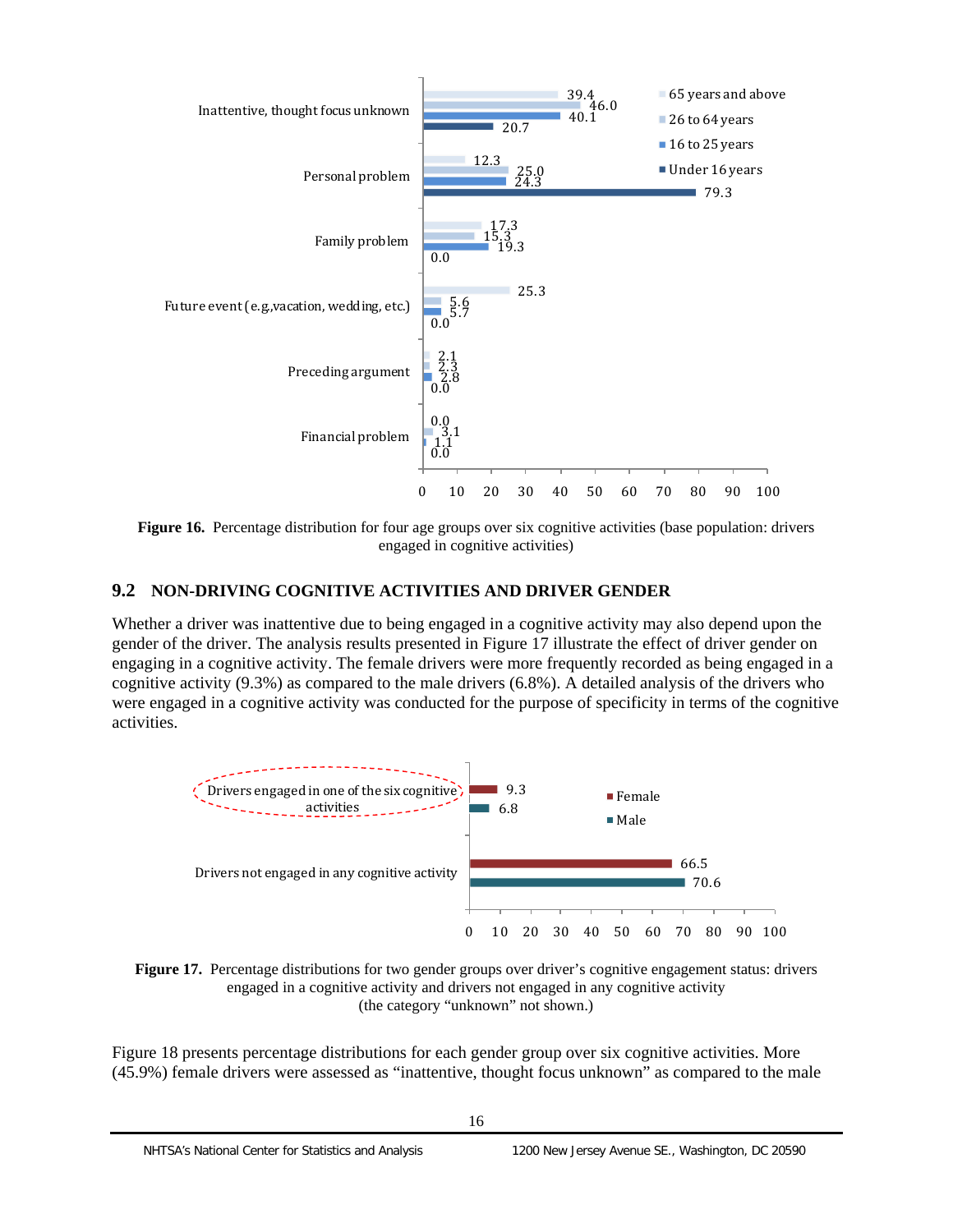drivers (40.2%). Regarding other cognitive activities, the male drivers had slightly smaller or the same percentages as the female drivers.



**Figure 18.** Percentage distributions for gender groups over six cognitive activities (base population: drivers engaged in cognitive activities)

# **9.3 NON-DRIVING COGNITIVE ACTIVITIES AND DRIVER AGE AND GENDER**

The data were segmented in six gender/age groups to explore the possibility of the joint effect of these demographic factors on driver inattention. As a preliminary analysis, the drivers in each gender/age group were distributed over two broad categories: drivers engaged in one of the six cognitive activities and drivers not engaged in any cognitive activity. Among all gender/age groups, the female drivers generally had a higher (9.3%) percentage of drivers who were engaged in a cognitive activity (Figure 19.) Among male drivers, 16- to 25-year-old drivers had the highest frequency (9%) of those engaged in a cognitive activity. The male drivers show a decreasing trend with increasing age.



 **Figure 19.** Percentage distributions for six gender/age groups over driver's cognitive engagement status: drivers (the category "unknown" not shown.) engaged in a cognitive activity and drivers not engaged in any cognitive activity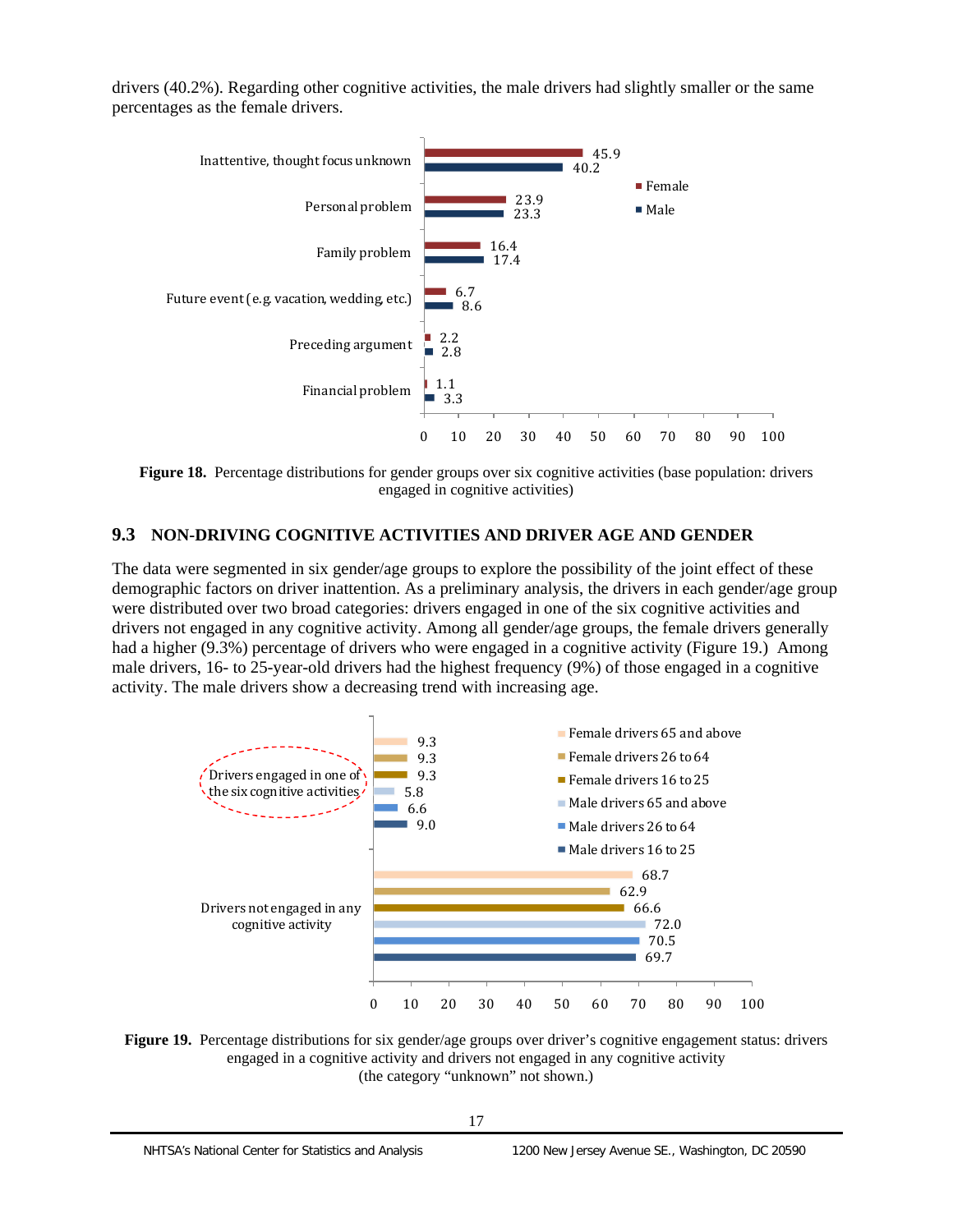<span id="page-27-0"></span>The drivers in each gender/age group, who were engaged in one of the six cognitive activities, were distributed over the six cognitive activities listed in Table 1. Figure 20 presents results in terms of percentages of instances of the cognitive activities in each group. The cognitive activity "inattention, thought focus unknown" is the most recorded activity: 54.3 percent for the female drivers 65 and older and 46.4 percent for the male drivers 26 to 64. The female drivers 26 to 64 demonstrated the highest frequency of those who were engaged in thinking about "personal problems." Two significant patterns were observed. Male drivers show an increasing trend in the case of "financial problems" and a decreasing trend for "personal problems" with increasing age.



Figure 20. Percentage distributions for six gender/age groups over six cognitive activities (base population: drivers engaged in cognitive activities)

## **10. DISTRACTION FROM INTERNAL SOURCES AND ENVIRONMENT-RELATED FACTORS**

In addition to the effect of age and gender on a driver's distraction from internal sources, some of the other associated factors, such as posted speed limit, traffic flow interruption, and environmental conditions may also play a role. The analysis results based on these associated factors with reference to distraction from internal sources are presented in the subsequent sections.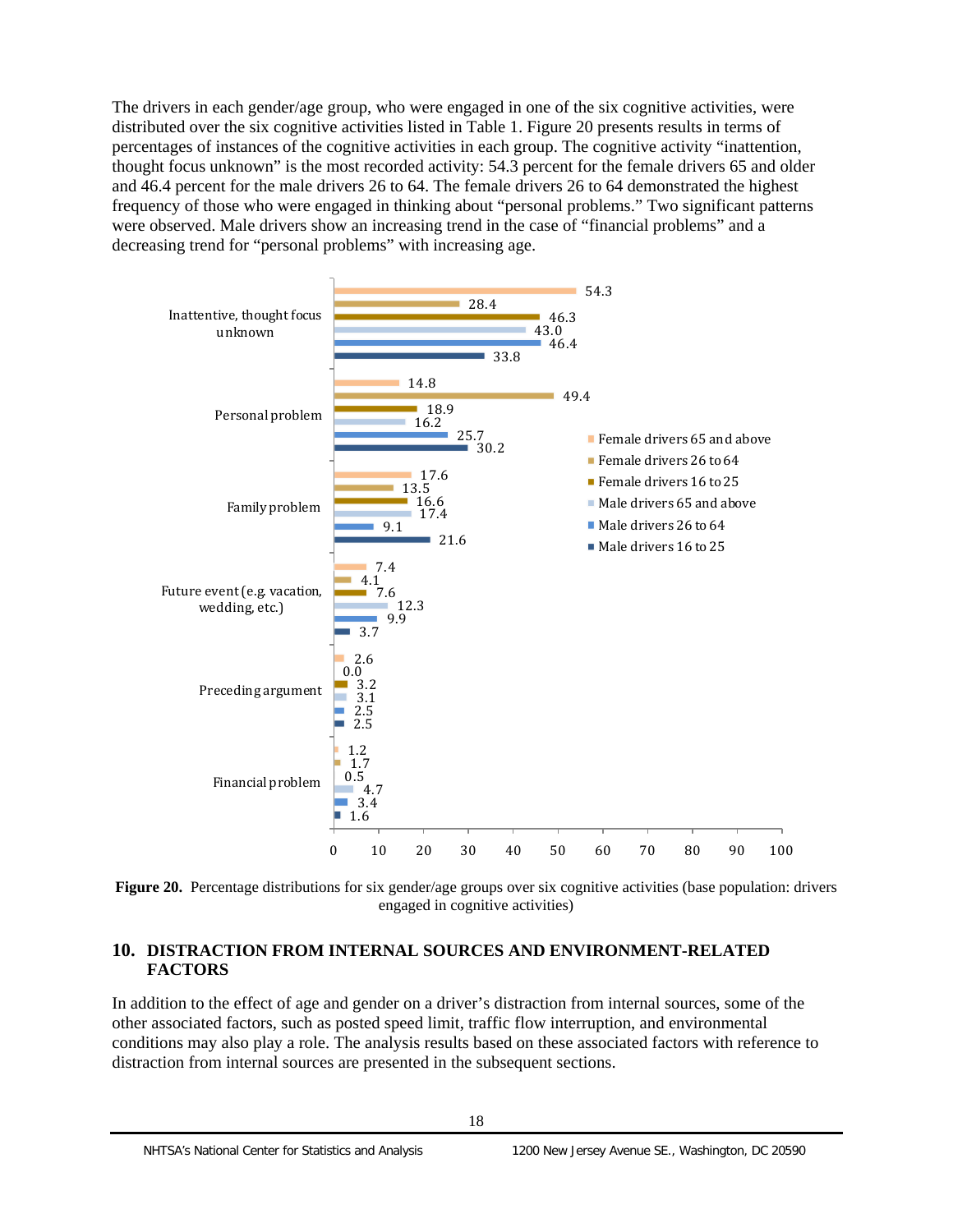# <span id="page-28-0"></span>**10.1 DISTRACTION FROM INTERNAL SOURCES AND ROADWAY-RELATED FACTORS**

Six traffic flow conditions recorded in the NMVCCS data were considered to study interaction between internal sources of distraction and traffic flow conditions. These include disabled vehicle or object in roadway, congested traffic, emergency vehicle approaching, construction work zone, previous crash nearby, and no traffic flow interruption. The percentage distribution for each of these conditions over the two categories: drivers with distraction from at least one internal source and drivers with no distraction from an internal source are presented in Figure 21. The highest percentage of drivers belonging to the first category was of drivers who were in the traffic with a disabled vehicle or object in the roadway (27.5%). The traffic flow conditions "previous crash nearby," "congested traffic," and "no traffic flow interruption" accounted for almost the same percentage (close to 17 percent) of the distracted drivers. The lowest incidence was reported for "construction zone" (12.4%).



 at least one internal source and not distracted from an internal source (the category "unknown" not shown.) **Figure 21.** Percentage distributions for six traffic flow conditions over distraction status categories: distracted from

Figure 22 displays percentage distributions of the distracted drivers over 14 internal distraction sources due to which drivers were recorded as inattentive while driving in six roadway-related conditions. Drivers were engaged most in conversing with a passenger in all traffic flow conditions; the highest percentage of drivers was recorded as such when they were driving in a construction work zone (67.3%). The highest percentage of drivers conversed on a phone (10.3%) when there was no traffic flow interruption. Relatively smaller percentages were reported conversing on a phone in a construction work zone (9.8%) and congested traffic (9.3%). Significantly high percentages were focused on other internal objects (29.8%), when there was a previous crash nearby and/or adjusting the radio or CD (38.3%), when an emergency vehicle was approaching.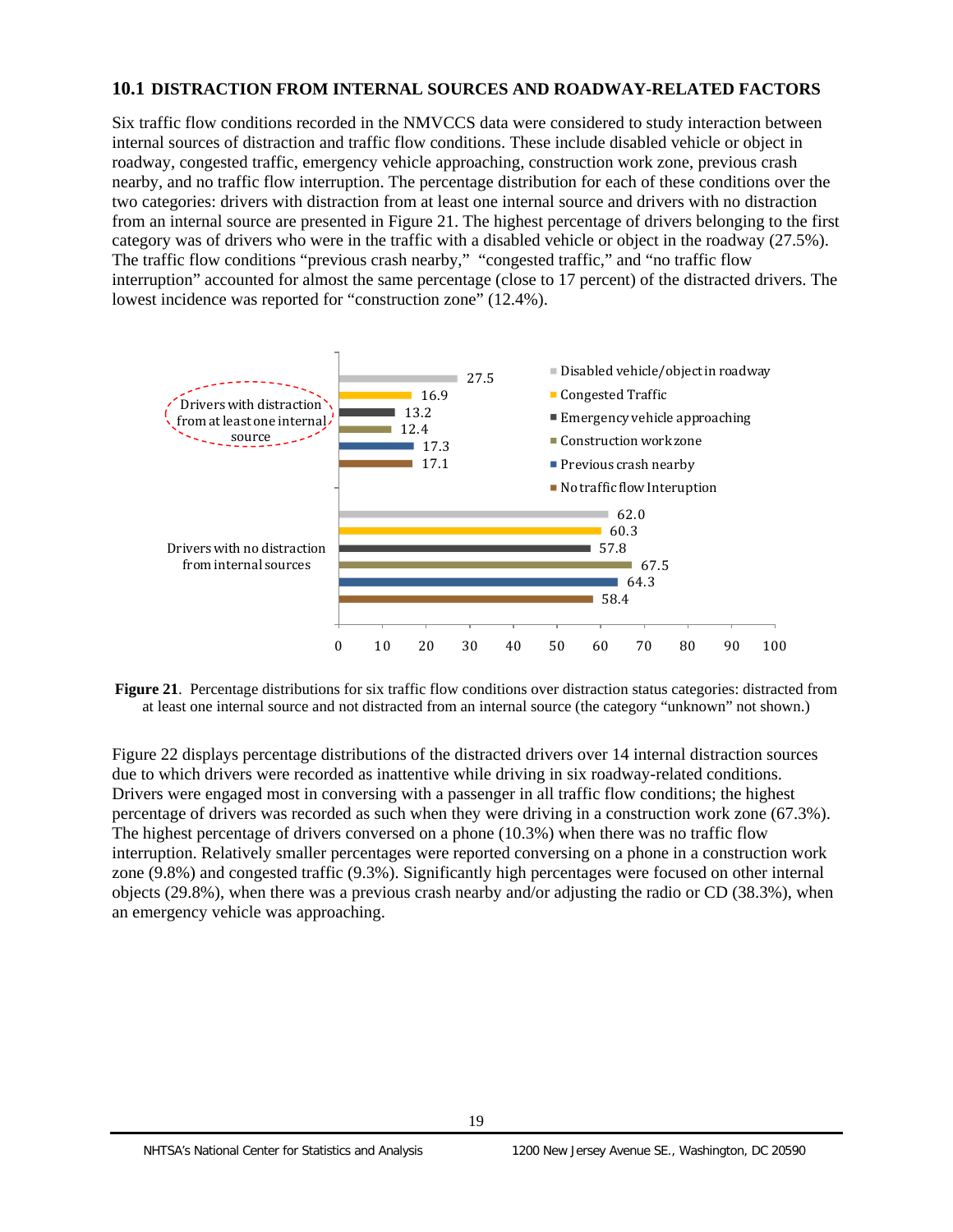<span id="page-29-0"></span>

Figure 22. Percentage distributions for six traffic flow conditions over fourteen internal sources of distraction (base population: drivers distracted from at least one internal source.)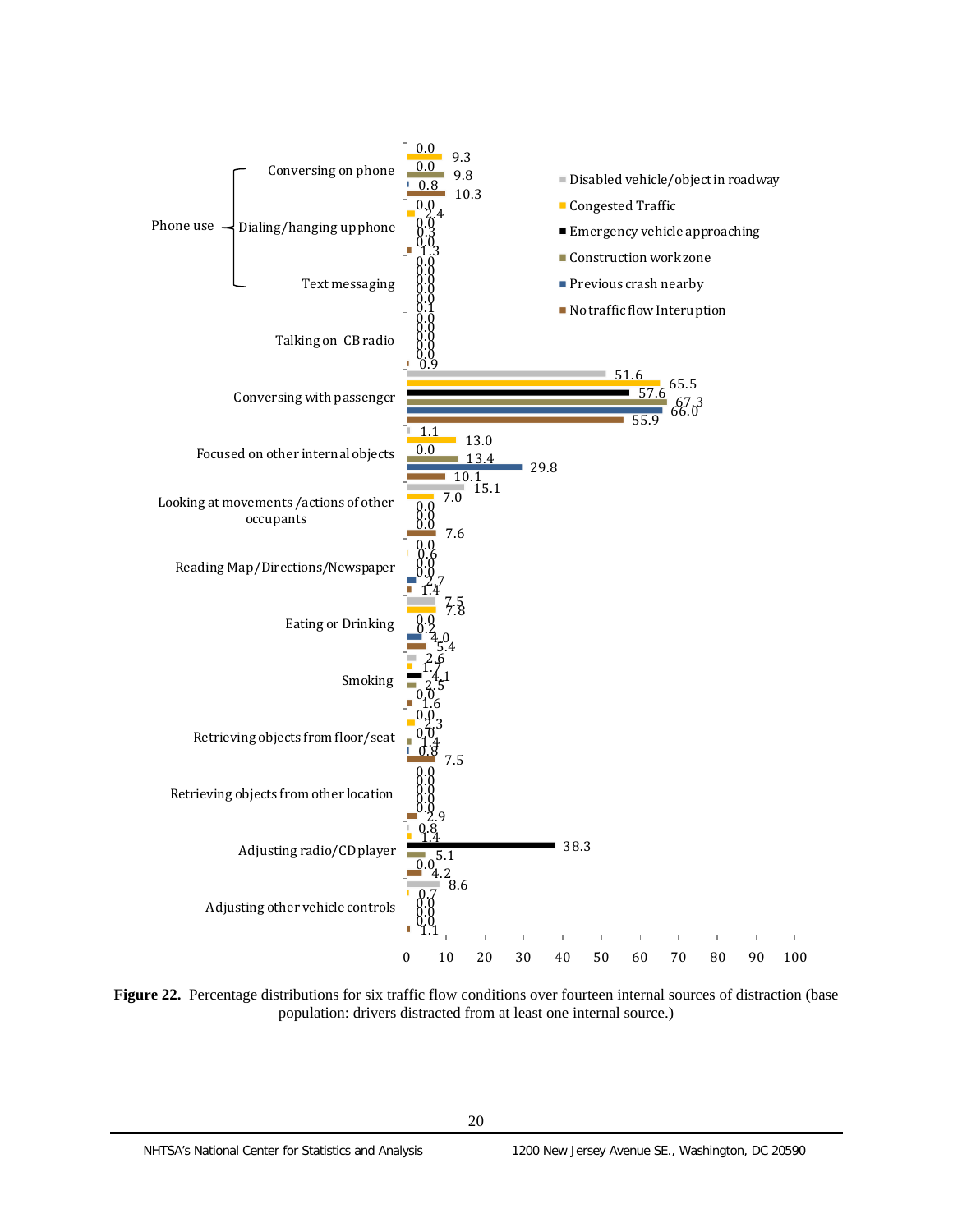## <span id="page-30-0"></span>**10.2 DISTRACTION FROM INTERNAL SOURCES AND POSTED SPEED LIMIT**

To study the effect of posted speed limit on distracted driving, six speed limit ranges were considered: up to 35 mph, 40 to 50 mph, 55 to 60 mph, above 65 mph, and no speed limit. A comparison of drivers who were distracted by internal sources while driving in these speed limit zones is shown in Figure 23. These statistics do not show any clear patterns in terms of the speed limit zones. However, they indicate that the frequency of the distracted drivers was the highest in the 60 mph and above posted speed limit zone (19.6%) and the lowest in "no speed limit zone" (8.2%).



**Figure 23.** Percentage distributions for five speed limit zones over distraction status categories: distracted from at least one internal source and not distracted from an internal source (the category "unknown" not shown)

The percentage distributions of the distracted drivers over 14 internal sources of distraction in six speed limit ranges are shown in Figure 24. Except for the no speed limit zone, conversing with a passenger was the most frequently recorded non-driving activity for all speed limit zones – most percentages are above 45 percent with the maximum percentage (62.1%) for the 35 mph and below speed limit zone. Conversing on the phone was the most frequent (16.7%) in the 60 and above speed limit zone. Focused on other internal objects was the most recorded (71.8%) distraction type in the no speed limit zone. Eating or drinking was most common among drivers in the 55 to 60 mph posted speed limit zone (8.8%) and the drivers were engaged most in retrieving objects from other locations (about 4%) while driving in the 40 to 50 mph speed limit zone. In the case of "retrieving objects from floor or seat," the highest incidence was reported for the above 60 mph speed limit zone (9.4%).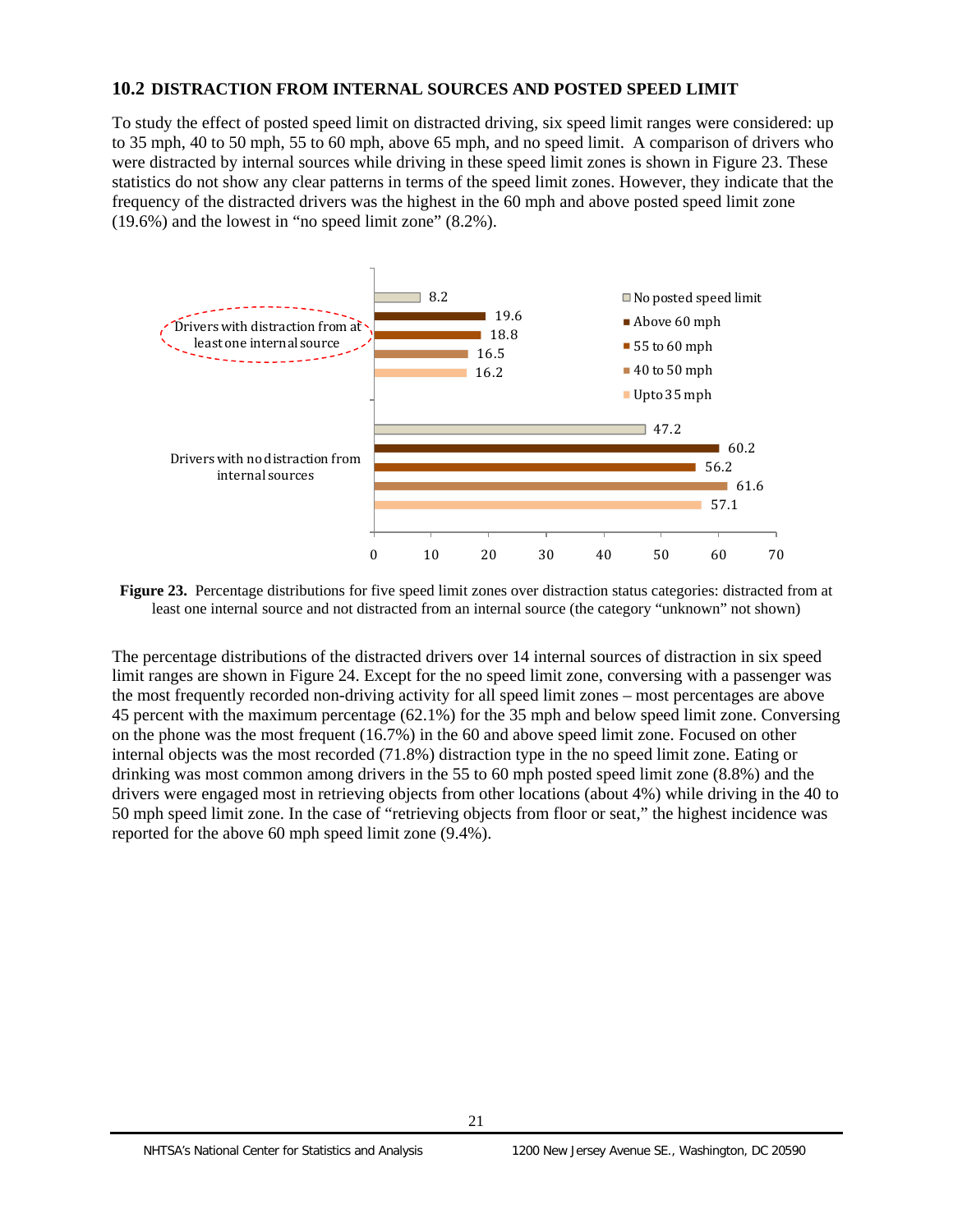<span id="page-31-0"></span>

**Figure 24.** Percentage distributions for five speed limit zones over fourteen internal sources of distraction (base population: drivers who were distracted from at least one internal source.)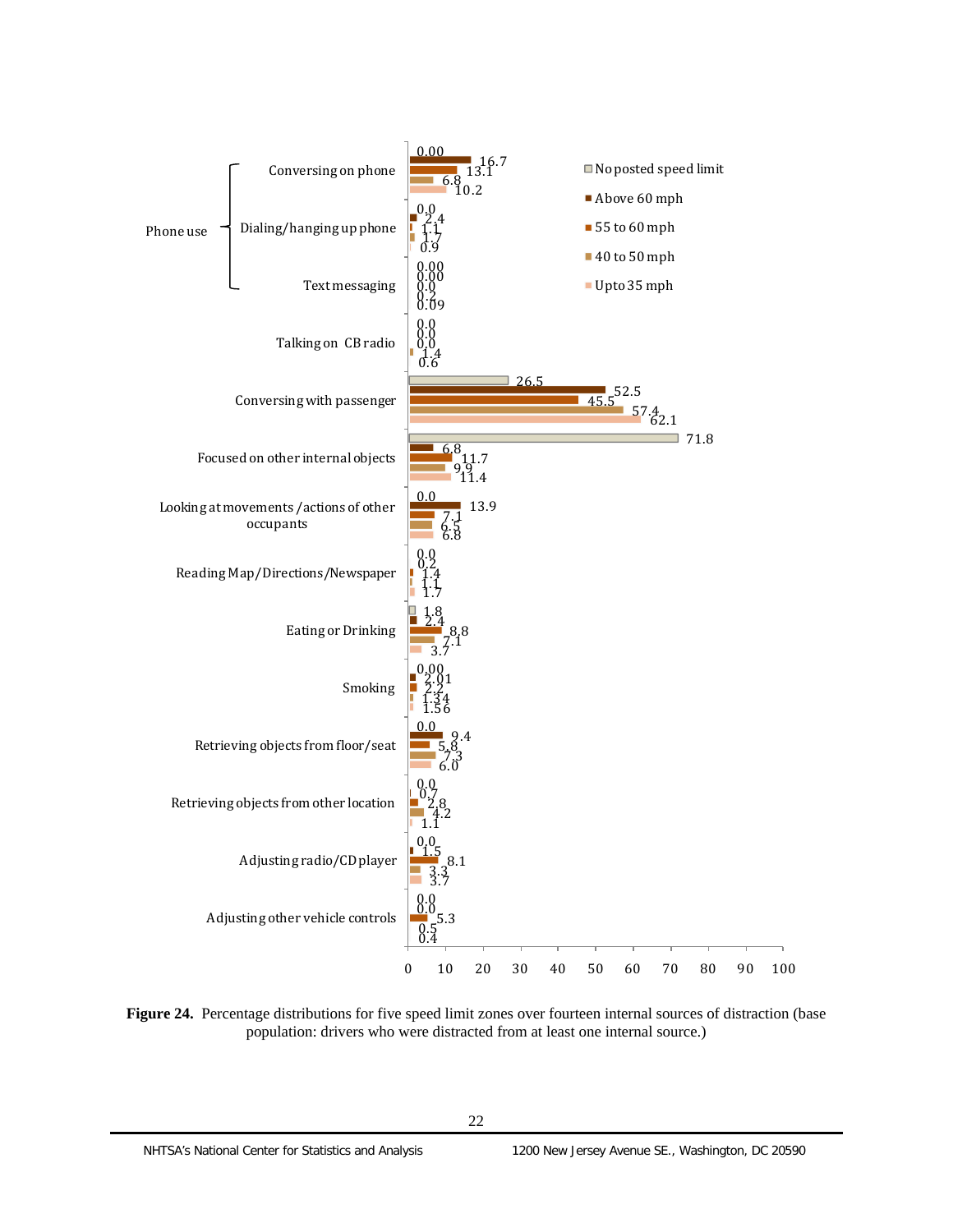## <span id="page-32-0"></span>**10.3 DISTRACTION FROM INTERNAL SOURCES AND ENVIRONMENTAL CONDITIONS**

NMVCCS has recorded information about crash occurrence under five environmental conditions: clear environment, cloudy, rainy, snow/sleet, and other environmental conditions. Two categories of drivers were considered for preliminary analysis, namely the drivers who were distracted from at least one internal source and the drivers who were not distracted by any internal source. Figure 25 shows that the snow/sleet condition accounted for the highest percentage (33.0%) of drivers distracted from internal sources, while under other environmental conditions, almost the same percentage of drivers were distracted from one or more internal sources.



**Figure 25**. Percentage distributions for five environmental conditions over distraction status categories: distracted from at least one internal source and not distracted from an internal source (the category "unknown" not shown.)

Further breakdown of drivers distracted from at least one internal source over the internal sources of distraction can reveal if there was any effect of environmental conditions on a driver's inattention. The statistics in Figure 26 show that while in all environmental conditions most drivers were conversing with a passenger (more than 54%,) under rainy conditions and other environmental conditions, the percentages of such drivers was significantly high, being, 73.8 and 75 percent respectively. Regarding the frequencies of other internal sources of distraction, clear environmental conditions seem to be the associated factor in crash involvement of most drivers.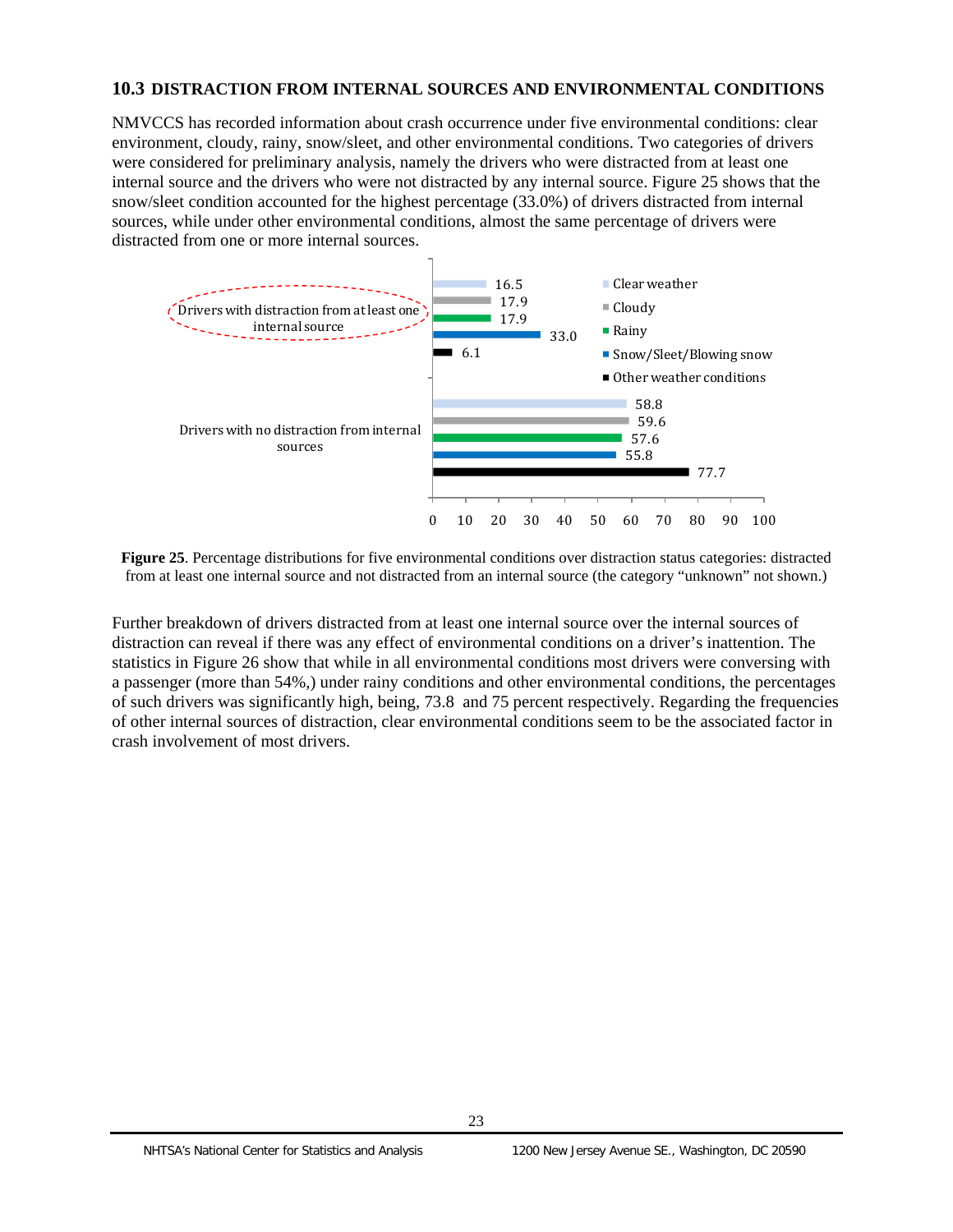

**Figure 26.** Percentage distribution for five environmental conditions over fourteen internal sources of distraction (base population: drivers distracted from at least one internal source)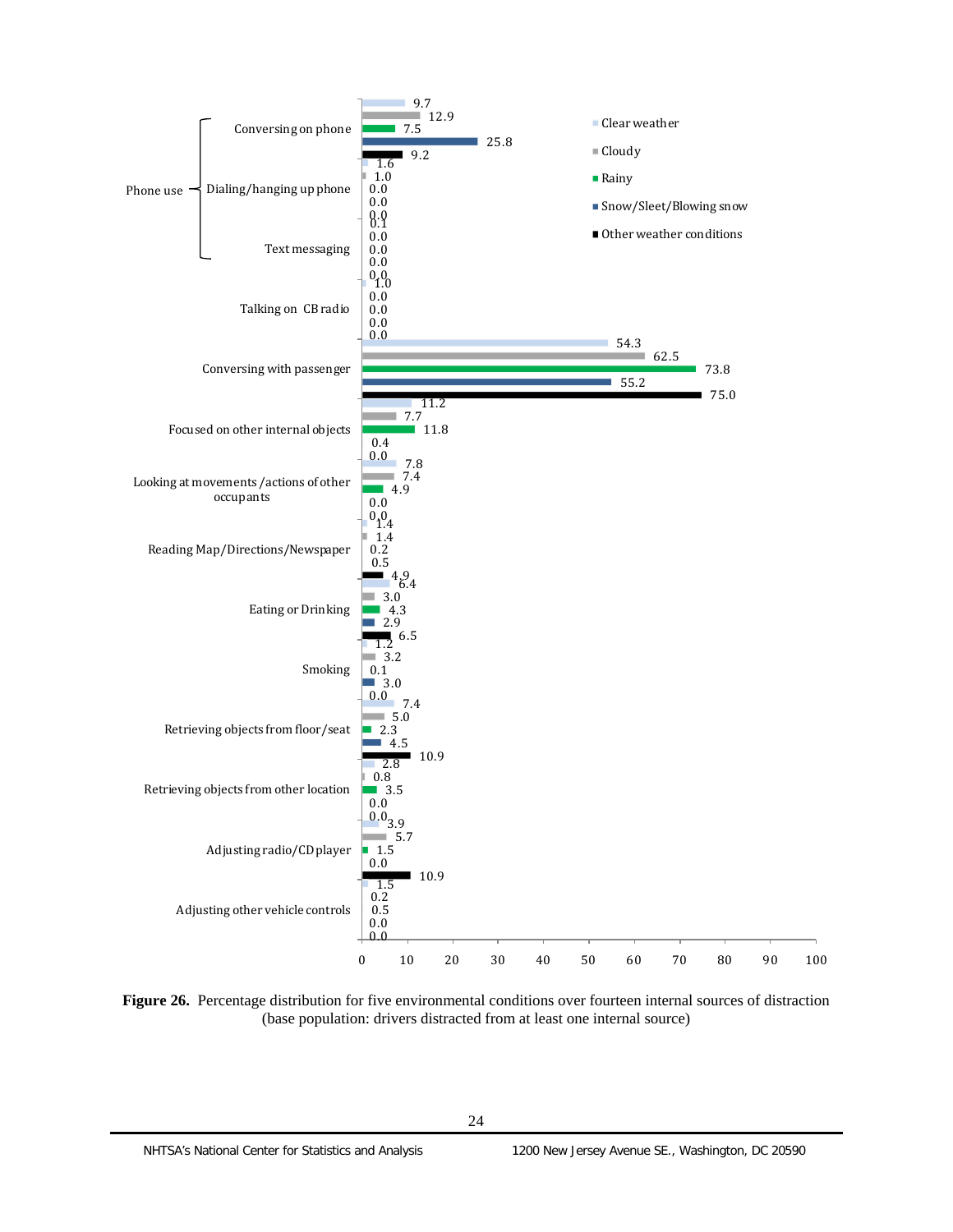# <span id="page-34-0"></span>**11. SUMMARY AND DISCUSSION**

Many interesting observations were made in this study about the distracted driving that may be caused by a driver's interaction with internal sources or engaging in non-driving cognitive activities. Fourteen of the former and 6 of the latter were recorded in the NMVCCS data. Overall, interacting with in-vehicle sources of distraction was more common among crash-involved drivers as compared to engaging in the cognitive activities. The tendency of drivers to perform activities involving internal sources decreases with increasing age. However, no significant change was observed in terms of the cognitive activities with change in age. Even though the female drivers had a lower representation among crash-involved drivers as compared to male drivers, distracted driving was an equally practiced mode of driving for the two groups.

 drivers. This was also a more frequently performed activity by female drivers as compared to male Conversing with a passenger was found as top of the list factor among non-driving activities that involved drivers' interaction with internal sources of distraction. This was true irrespective of driver age and gender, or the speed limit zone, weather, and traffic flow conditions in which the drivers were driving. However, this observation cannot be used to jump to the conclusion that conversing with a passenger was responsible for distracted driving to that extent. In fact, this factor was recorded for its presence in the crash without implying crash causation. Other factors such as phone use, especially conversing on a phone, focusing on internal objects, or looking at movements/actions of other occupants are worthy of attention, too. The phone use (conversing on phone, dialing or hanging up phone, and text messaging) was observed as the second most recorded factor that was more common among young to middle aged drivers.

Many interesting observations about distracted driving in the presence of environment-, and roadwayrelated factors were also made in this study. The highest percentage of drivers distracted from in-vehicle sources was found in the traffic with a disabled vehicle or object in the roadway and the lowest in the construction zone. Drivers mostly conversed on phone when there was no traffic flow interruption. Distracted driving was more common in the 60 mph and above posted speed limit zone. In addition to phone use, focusing on internal objects, and looking at actions or movements of other occupants also showed prominence, in general, and particularly in the presence of other crash factors such as speed limit zone, weather conditions and trafficway flow.

Of all the drivers engaged in cognitive activities, the NMVCCS researchers assessed most as inattentive, but could not determine the nature of their thought focus. More female drivers were found engaged in cognitive activities than their male counter parts. More than any other activity, drivers under 16 were observed thinking about their personal problems. The female drivers of all ages generally have higher percentage of drivers who were engaged in cognitive activities as compared to male drivers, while the male drivers show a decreasing trend with increasing age.

Although at the backend of the results is the data that was collected at the crash scene to maintain the reliability and integrity of information, its subjective nature ought not to be overlooked in arriving at conclusions. It must also be kept in mind that NMVCCS was not designed specifically for studying distracted driving and hence may produce some unexpected statistics. Yet, the results can be used as guidelines for future data collection and other safety initiatives specifically targeted at distracted driving.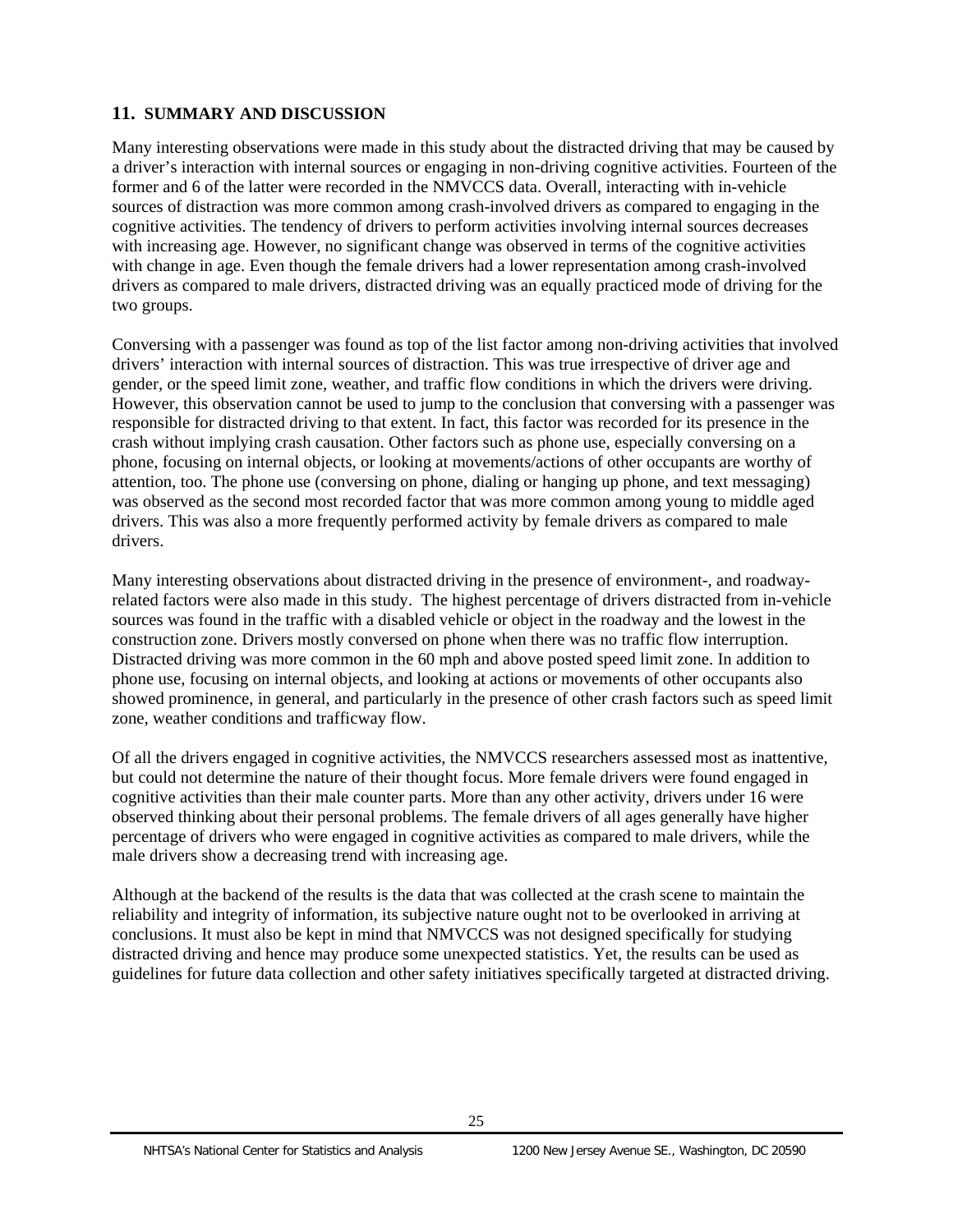## <span id="page-35-0"></span>**12. REFERENCES**

Treat, J. R., Tumbas, N. S., McDonald, S. T., Shinar, D., Hume, R. D., Mayer, R. E., Stansifer, R. L., & Castellan, N. J. (1977). Tri-Level Study of the Causes of Traffic Accidents, Vol. I. Causal Factor Tabulations and Assessments, Vol. II. Special Analyses. Final Report on USDOT Contract No. DOT HS 034-3-535-77. Washington, DC: Government Printing Office.

Treat, J. R., Tumbas, N. S., McDonald, S. T., Shinar, D., & Hume, R. D. Tri-Level Study of the Causes of Traffic Accidents. (1979). Washington, D.C.: National Highway Traffic Safety Administration.

Knipling, R. R., & Wang, J. S. (1994, November). Crashes and Fatalities Related to Driver Drowsiness/Fatigue. Research Note. Washington, D.C.: National Highway Traffic Safety Administration.

Knipling, R. R., & Wang, J. S. (1995, October). Revised Estimates of the U.S. Drowsy Driver Crash Problem Size Based on General Estimates System Case Reviews. Chicago: 39th Annual Proceedings, Association for the Advancement of Automotive Medicine.

Knipling, R. R., Wang, J. S., & Kanianthra, J. N. (1996, May). Current NHTSA Drowsy Driver R&D, Melbourne, Australia: Fifth International Technical Conference on the Enhanced Safety of Vehicles.

Dingus, T. A., Klauer, S. G., Neale, V. L., Petersen, A., Lee, S. E., Sudweeks, J., Perez, M. A., Hankey, J., Ramsey, D., Gupta, S., Bucher, C., Doerzaph, Z. R., Jermeland, J., and Knipling, R. R. (2006, April). The 100-Car Naturalistic Driving Study; Phase II- Results of the 100-Car Field Experiment. DOT HS 810 593. Washington, D.C.: National Highway Traffic Safety Administration. Available at http://www.nhtsa.gov/DOT/NHTSA/NRD/Multimedia/PDFs/Crash%20Avoidance/Driver%20Distraction /100CarMain.pdf.

Klauer, S. G., Dingus, T. A., Neale, V. L., Sudweeks, J. D., & Ramsey, D. J. (2006, April). The Impact of Driver Inattention on Near-Crash/Crash Risk: An Analysis Using the 100-Car Naturalistic Driving Study Data. Report No. DOT HS 810 594. Washington, D.C.: National Highway Traffic Safety Administration. Available at

http://www.nhtsa.gov/DOT/NHTSA/NRD/Multimedia/PDFs/Crash%20Avoidance/Driver%20Distraction /810594.pdf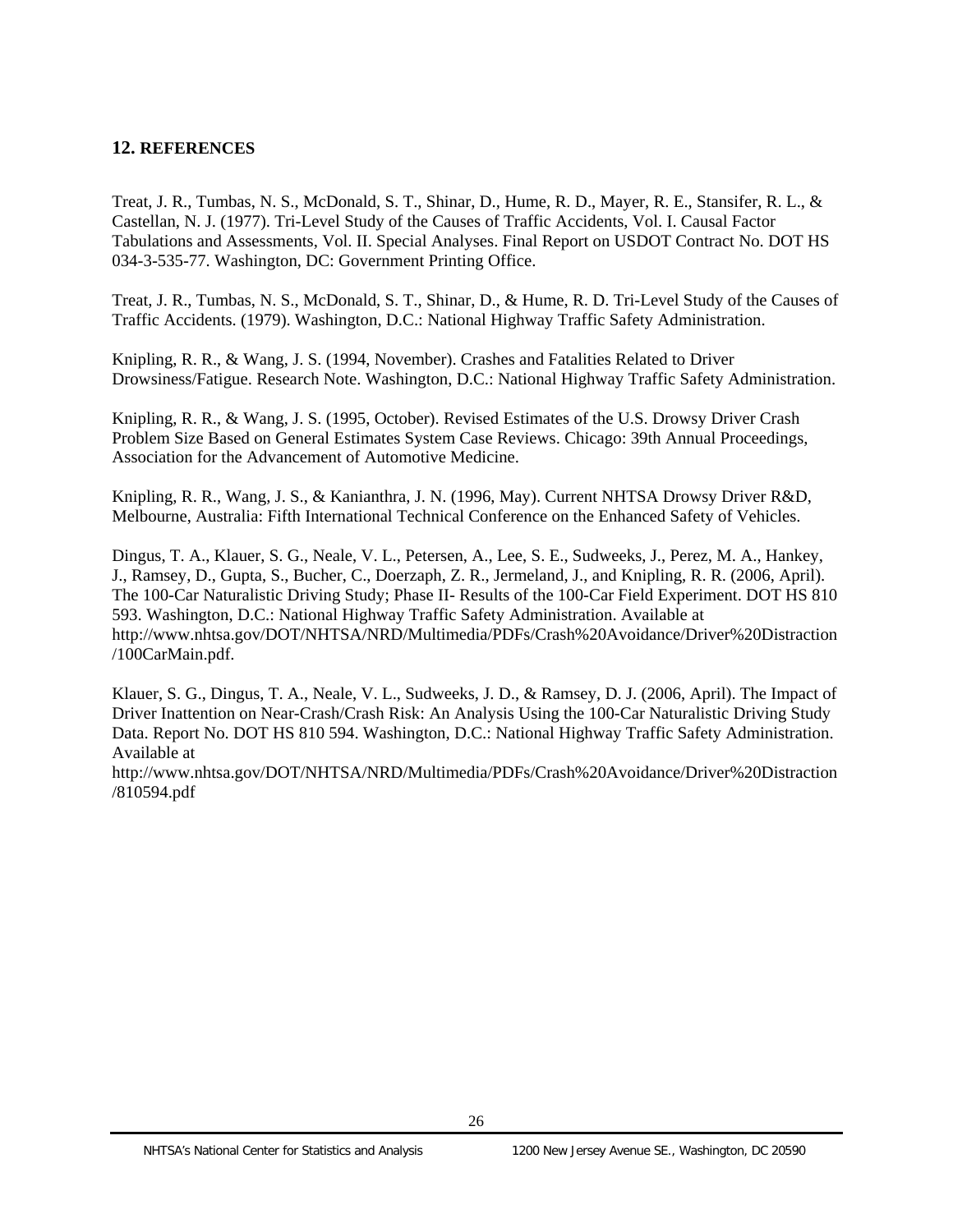# <span id="page-36-0"></span>**13. APPENDIX: NMVCCS DEFINITIONS OF INTERNAL SOURCES OF DISTRACTION AND COGNITIVE ACTIVITIES**

This appendix provides NMVCCS definitions of internal sources of distraction and non-driving cognitive activities listed in Table 1 of section 3 that were used in this study.

#### **Internal sources of distraction**

#### Looking at movement/actions of other occupants

Used when the driver is distracted by other occupants in the vehicle. The specific intent is to identify instances when the driver is distracted by movements or actions initiated by these occupants.

#### Dialing/hanging up phone

Used when the driver is distracted as a result of either dialing or hanging up a phone during the pre-crash phase. This element value is also used when the driver is adjusting phone controls or is attempting to retrieve voicemail messages.

#### Adjusting radio/CD player

Used when the driver is distracted as a result of attempting to adjust sound system controls.

#### Adjusting other vehicle controls

Used when the driver is distracted as a result of attempting to adjust the heat, vent, or air conditioning controls. This category also includes attempted adjustments to other original equipment manufacturer (OEM) and after-market controls.

#### Retrieving object from floor and/or seat

Used when the driver is attempting to retrieve an object from either indicated location while driving. The objects in this category include everything with the exception of items related to smoking or eating which are addressed in selection of those individual attributes.

#### Retrieving object from other location

Used when the driver is attempting to retrieve an object from a location other than the floor or seat. Objects in this category include everything with the exception of items related to smoking or eating which are addressed in selection of those individual attributes.

#### Eating or drinking

Smoking

Reading map/directions/newspaper etc.

#### Focused on other internal object

Use this attribute when the driver is not attending to the driving task due to focus on any object in the interior of the vehicle not related to other specific attributes for this variable.

#### Conversing with passenger

Used when the driver is conversing with at least one other passenger in the vehicle during the immediate pre-crash phase.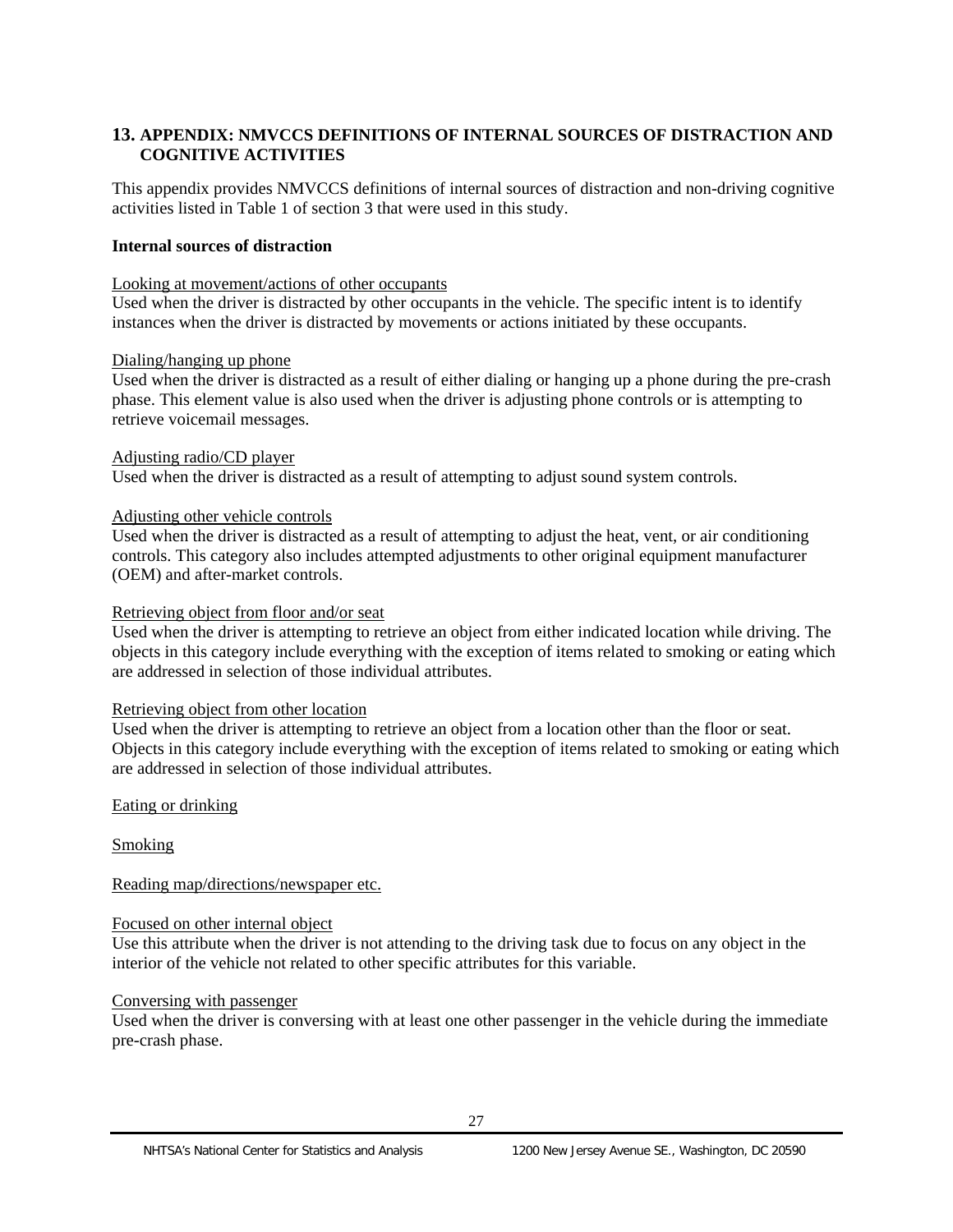#### Talking on phone

Used when the driver is conversing on a phone during the immediate pre-crash phase. Drivers using "hands-free" phone set-ups are included in this category.

#### Text messaging

Any short electronically transmitted message. Typically sent to a handheld device such as a pager, PDA, or cell phone.

#### Talking on CB radio

Used when the driver is conversing on a CB radio during the immediate pre-crash phase.

# **Non-driving Cognitive activities**

#### Personal problem

Used when the driver is thinking about a personal problem. This problem type may be work related or may involve interpersonal relationships in the work environment. This problem type also includes other interpersonal relationships (excluding family members) outside the work environment and a variety of legal matters.

## Family problem

Used when the driver is thinking about a family problem. This problem type may involve interpersonal relationships within the family or an interpersonal relationship between another family member and a nonfamily individual. It also includes a variety of legal matters involving other family members.

#### Financial problem

Used when the driver is thinking about a personal financial problem involving bills, overall debt, credit card payments, etc. Financial problems involving other family members are classified as a family problem.

#### Preceding argument

Used when the driver is thinking about a preceding argument with other individual(s). These arguments may have occurred more than 12 hours prior to the crash.

#### Future event (vacation, wedding, etc.)

Used when the driver is thinking about a future event. These events should have pleasant connection. For example, if the driver is thinking about attending a funeral, this problem type should be classified in the other category.

#### Inattentive, thought focus unknown

This attribute is used when it is believed that the driver is inattentive, but the nature of the thoughts cannot be determined. It is different from the attribute "unknown" recorded for this cognitive activity, which is used when there is insufficient information to determine if the driver was inattentive because of focusing on internal thought process.